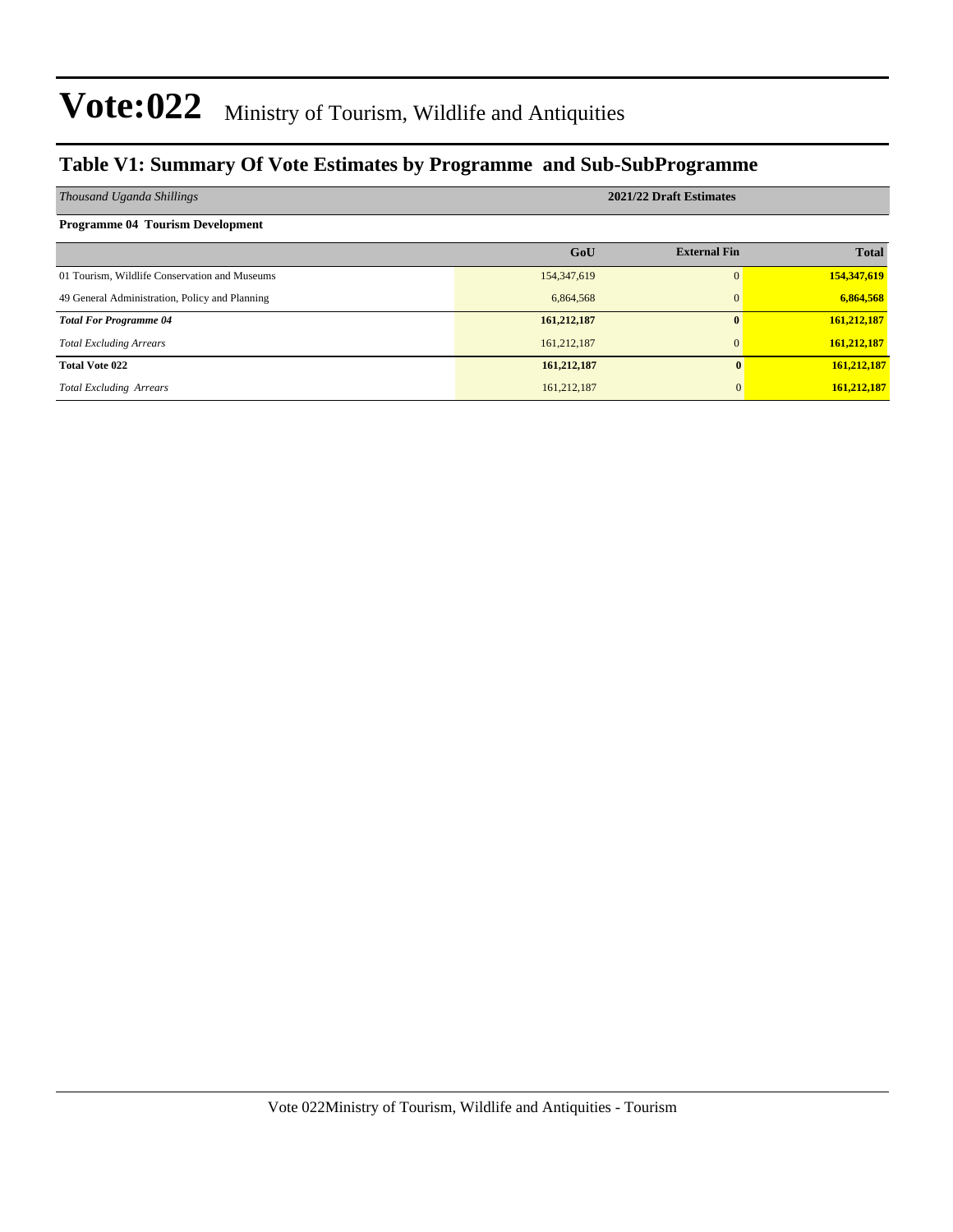#### **Table V2: Summary Of Vote Estimates by Sub-SubProgramme,Department and Project**

| Thousand Uganda Shillings                                                         |                  | 2020/21 Approved Budget<br>2021/22 Draft Estimates |                  |              |                |                               |                         |
|-----------------------------------------------------------------------------------|------------------|----------------------------------------------------|------------------|--------------|----------------|-------------------------------|-------------------------|
| Sub-SubProgramme 01 Tourism, Wildlife Conservation and Museums                    |                  |                                                    |                  |              |                |                               |                         |
| <b>Recurrent Budget Estimates</b>                                                 | <b>Wage</b>      | <b>Non-Wage</b>                                    | <b>AIA</b>       | <b>Total</b> | <b>Wage</b>    | <b>Non-Wage</b>               | <b>Total</b>            |
| 09 Tourism                                                                        | 340,014          | 12,719,196                                         | $\mathbf{0}$     | 13,059,210   | 870,000        | 6,467,595                     | 7,337,595               |
| 10 Museums and Monuments                                                          | 423,374          | 2,141,060                                          | $\boldsymbol{0}$ | 2,564,434    | 870,000        | 1,295,417                     | 2,165,417               |
| 11 Wildlife Conservation                                                          | 548,635          | 131,090,866                                        | $\mathbf{0}$     | 131,639,501  | 870,000        | 128,751,607                   | 129,621,607             |
| <b>Total Recurrent Budget Estimates for Sub-</b><br><b>SubProgramme</b>           | 1,312,023        | 145,951,122                                        | $\bf{0}$         | 147,263,145  | 2,610,000      | 136,514,619                   | 139,124,619             |
| Development Budget Estimates                                                      | <b>GoU Dev't</b> | <b>External Fin</b>                                | <b>AIA</b>       | <b>Total</b> |                | <b>GoU Dev't External Fin</b> | <b>Total</b>            |
| 1333 Mt. Rwenzori Tourism Infrastructure Development<br>Project (MRTIDP)          | 5,690,000        | $\boldsymbol{0}$                                   | $\boldsymbol{0}$ | 5,690,000    | $\overline{0}$ | $\overline{0}$                | $\overline{\mathbf{0}}$ |
| 1334 Development of Museums and Heritage Sites for<br><b>Cultural Promotion</b>   | 9,333,000        | $\mathbf{0}$                                       | $\mathbf{0}$     | 9,333,000    | $\overline{0}$ | $\Omega$                      | $\bf{0}$                |
| 1699 Development of Museums and Heritage Sites for<br>Cultural Tourism (Phase II) | $\mathbf{0}$     | $\mathbf{0}$                                       | $\mathbf{0}$     | $\bf{0}$     | 9,433,000      | $\mathbf{0}$                  | 9,433,000               |
| 1700 Mt. Rwenzori Tourism Infrastructure Development<br>Project (Phase II)        | $\Omega$         | $\overline{0}$                                     | $\mathbf{0}$     | $\bf{0}$     | 2,790,000      | $\Omega$                      | 2,790,000               |
| 1701 Development of Source of the Nile Project (Phase II)                         | $\bf{0}$         | $\boldsymbol{0}$                                   | $\boldsymbol{0}$ | $\bf{0}$     | 3,000,000      | $\Omega$                      | 3,000,000               |
| <b>Total Development Budget Estimates for Sub-</b><br>SubProgramme                | 15,023,000       | $\bf{0}$                                           | $\bf{0}$         | 15,023,000   | 15,223,000     | $\mathbf{0}$                  | 15,223,000              |
|                                                                                   | GoU              | <b>External Fin</b>                                | <b>AIA</b>       | <b>Total</b> | GoU            | <b>External Fin</b>           | <b>Total</b>            |
| <b>Total For Sub-SubProgramme 01</b>                                              | 162,286,145      | $\bf{0}$                                           | $\bf{0}$         | 162,286,145  | 154,347,619    | $\bf{0}$                      | 154,347,619             |
| <b>Total Excluding Arrears</b>                                                    | 161,912,204      | $\boldsymbol{0}$                                   | $\boldsymbol{0}$ | 161,912,204  | 154,347,619    | $\mathbf{0}$                  | 154,347,619             |
| Sub-SubProgramme 49 General Administration, Policy and Planning                   |                  |                                                    |                  |              |                |                               |                         |
| <b>Recurrent Budget Estimates</b>                                                 | <b>Wage</b>      | <b>Non-Wage</b>                                    | <b>AIA</b>       | <b>Total</b> | <b>Wage</b>    | <b>Non-Wage</b>               | <b>Total</b>            |
| 01 Headquarters                                                                   | 751,211          | 6,705,341                                          | $\mathbf{0}$     | 7,456,553    | 843,590        | 5,015,894                     | 5,859,484               |
| 15 Internal Audit                                                                 | 22,369           | 100,000                                            | $\mathbf{0}$     | 122,369      | 25,000         | 62,115                        | 87,115                  |
| <b>Total Recurrent Budget Estimates for Sub-</b><br><b>SubProgramme</b>           | 773,581          | 6,805,341                                          | $\bf{0}$         | 7,578,922    | 868,590        | 5,078,009                     | 5,946,599               |
| Development Budget Estimates                                                      | <b>GoU Dev't</b> | <b>External Fin</b>                                | <b>AIA</b>       | <b>Total</b> |                | <b>GoU Dev't External Fin</b> | <b>Total</b>            |
| 1609 Retooling of Ministry of Tourism, Wildlife and<br>Antiquitties               | 1,117,969        | $\overline{0}$                                     | $\mathbf{0}$     | 1,117,969    | 917,969        | $\overline{0}$                | 917,969                 |
| <b>Total Development Budget Estimates for Sub-</b><br><b>SubProgramme</b>         | 1,117,969        | $\bf{0}$                                           | $\bf{0}$         | 1,117,969    | 917,969        | $\bf{0}$                      | 917,969                 |
|                                                                                   | GoU              | <b>External Fin</b>                                | <b>AIA</b>       | <b>Total</b> | GoU            | <b>External Fin</b>           | <b>Total</b>            |
| <b>Total For Sub-SubProgramme 49</b>                                              | 8,696,891        | $\bf{0}$                                           | $\bf{0}$         | 8,696,891    | 6,864,568      | $\bf{0}$                      | 6,864,568               |
| <b>Total Excluding Arrears</b>                                                    | 8,696,891        | $\boldsymbol{0}$                                   | $\mathbf{0}$     | 8,696,891    | 6,864,568      | $\overline{0}$                | 6,864,568               |
| <b>Total Vote 022</b>                                                             | 170,983,036      | $\bf{0}$                                           | $\bf{0}$         | 170,983,036  | 161,212,187    | $\bf{0}$                      | 161,212,187             |
| <b>Total Excluding Arrears</b>                                                    | 170,609,095      | $\boldsymbol{0}$                                   | $\boldsymbol{0}$ | 170,609,095  | 161,212,187    | $\mathbf{0}$                  | 161,212,187             |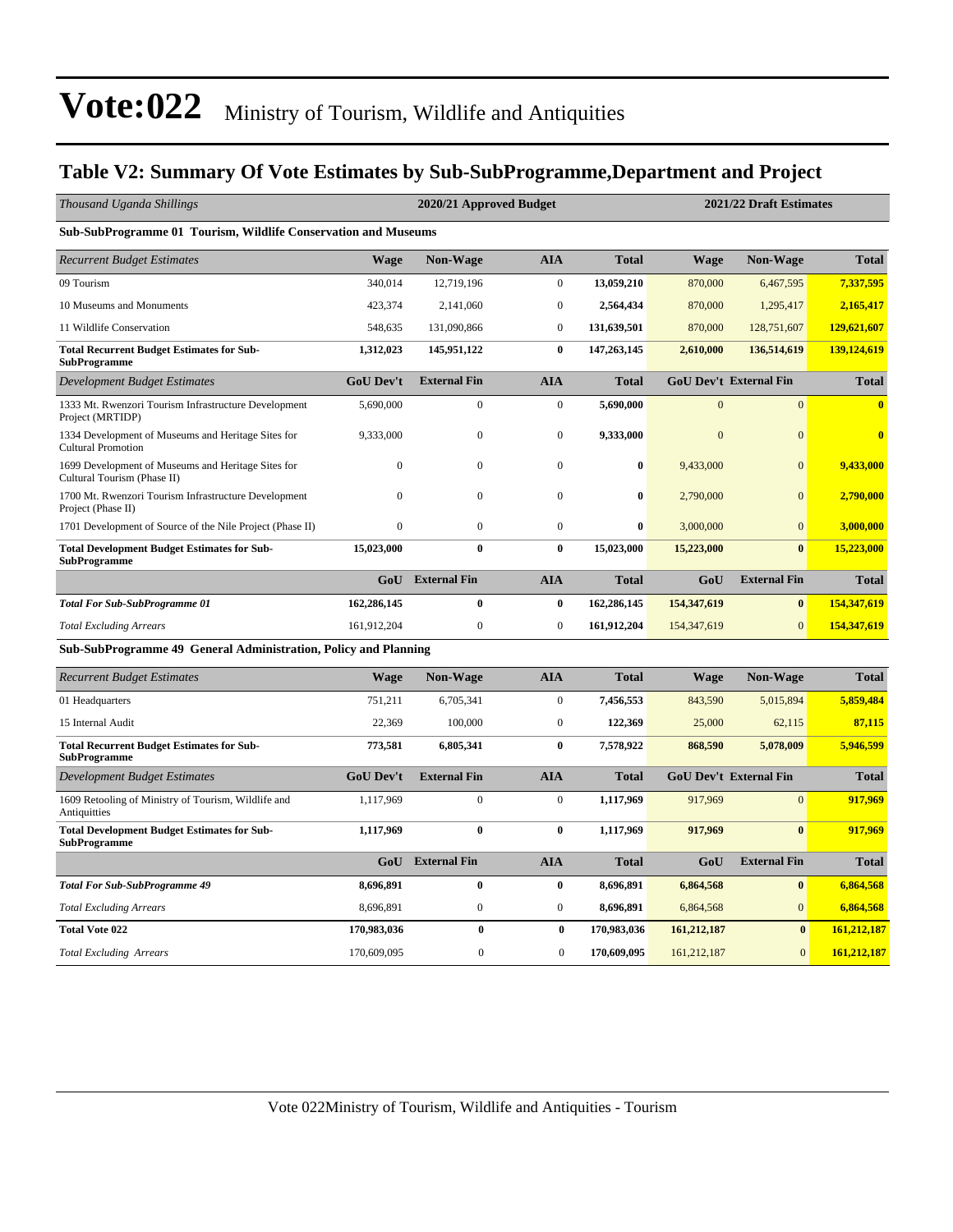### **Table V3: Summary Vote Estimates by Item**

| Thousand Uganda Shillings                                   |                  | 2021/22 Draft Estimates<br>2020/21 Approved Budget |          |                  |            |                     |              |
|-------------------------------------------------------------|------------------|----------------------------------------------------|----------|------------------|------------|---------------------|--------------|
|                                                             | GoU              | <b>External Fin</b>                                | AIA      | Total            | GoU        | <b>External Fin</b> | <b>Total</b> |
| <b>Employees, Goods and Services (Outputs Provided)</b>     | 20,245,126       | $\bf{0}$                                           | $\bf{0}$ | 20,245,126       | 14,159,357 | $\bf{0}$            | 14,159,357   |
| 211101 General Staff Salaries                               | 2,085,604        | $\bf{0}$                                           | $\bf{0}$ | 2,085,604        | 3,478,590  | $\bf{0}$            | 3,478,590    |
| 211103 Allowances (Inc. Casuals, Temporary)                 | 776,600          | $\bf{0}$                                           | 0        | 776,600          | 451,108    | $\bf{0}$            | 451,108      |
| 212102 Pension for General Civil Service                    | 874,790          | $\bf{0}$                                           | $\bf{0}$ | 874,790          | 960,533    | $\bf{0}$            | 960,533      |
| 213001 Medical expenses (To employees)                      | $\bf{0}$         | $\bf{0}$                                           | $\bf{0}$ | 0                | 7,200      | $\bf{0}$            | 7,200        |
| 213002 Incapacity, death benefits and funeral expenses      | 12,000           | $\bf{0}$                                           | $\bf{0}$ | 12,000           | 5,000      | $\bf{0}$            | 5,000        |
| 213004 Gratuity Expenses                                    | 31,027           | $\bf{0}$                                           | $\bf{0}$ | 31,027           | 737,534    | $\bf{0}$            | 737,534      |
| 221001 Advertising and Public Relations                     | 1,055,388        | $\bf{0}$                                           | 0        | 1,055,388        | 201,500    | $\bf{0}$            | 201,500      |
| 221002 Workshops and Seminars                               | 2,721,277        | $\bf{0}$                                           | $\bf{0}$ | 2,721,277        | 325,904    | $\bf{0}$            | 325,904      |
| 221003 Staff Training                                       | 185,802          | $\bf{0}$                                           | $\bf{0}$ | 185,802          | 122,820    | $\bf{0}$            | 122,820      |
| 221005 Hire of Venue (chairs, projector, etc)               | 672,722          | $\bf{0}$                                           | $\bf{0}$ | 672,722          | $\bf{0}$   | $\bf{0}$            | $\bf{0}$     |
| 221007 Books, Periodicals & Newspapers                      | 24,000           | $\bf{0}$                                           | $\bf{0}$ | 24,000           | 4,800      | $\bf{0}$            | 4,800        |
| 221008 Computer supplies and Information Technology<br>(TT) | 99,000           | $\bf{0}$                                           | 0        | 99,000           | 60,000     | $\bf{0}$            | 60,000       |
| 221009 Welfare and Entertainment                            | 397,200          | $\bf{0}$                                           | $\bf{0}$ | 397,200          | 120,000    | $\bf{0}$            | 120,000      |
| 221011 Printing, Stationery, Photocopying and Binding       | 492,518          | $\bf{0}$                                           | $\bf{0}$ | 492,518          | 405,566    | $\bf{0}$            | 405,566      |
| 221016 IFMS Recurrent costs                                 | 30,000           | $\bf{0}$                                           | 0        | 30,000           | 30,000     | $\bf{0}$            | 30,000       |
| 221017 Subscriptions                                        | 275,778          | $\bf{0}$                                           | 0        | 275,778          | 210,000    | $\bf{0}$            | 210,000      |
| 221020 IPPS Recurrent Costs                                 | 20,000           | 0                                                  | $\bf{0}$ | 20,000           | 30,000     | $\bf{0}$            | 30,000       |
| 222001 Telecommunications                                   | 90,000           | $\bf{0}$                                           | $\bf{0}$ | 90,000           | 45,000     | $\bf{0}$            | 45,000       |
| 222002 Postage and Courier                                  | 20,000           | $\bf{0}$                                           | 0        | 20,000           | 6,200      | $\bf{0}$            | 6,200        |
| 222003 Information and communications technology<br>(ICT)   | $\boldsymbol{0}$ | $\bf{0}$                                           | 0        | $\boldsymbol{0}$ | 120,000    | $\bf{0}$            | 120,000      |
| 223003 Rent – (Produced Assets) to private entities         | 1,768,040        | $\bf{0}$                                           | 0        | 1,768,040        | 1,768,040  | $\bf{0}$            | 1,768,040    |
| 223004 Guard and Security services                          | 90,000           | $\bf{0}$                                           | $\bf{0}$ | 90,000           | 104,000    | $\bf{0}$            | 104,000      |
| 223005 Electricity                                          | 220,000          | $\bf{0}$                                           | $\bf{0}$ | 220,000          | 161,316    | $\bf{0}$            | 161,316      |
| 223006 Water                                                | 32,000           | $\bf{0}$                                           | $\bf{0}$ | 32,000           | 40,000     | $\bf{0}$            | 40,000       |
| 224004 Cleaning and Sanitation                              | 157,200          | $\bf{0}$                                           | $\bf{0}$ | 157,200          | 162,000    | $\bf{0}$            | 162,000      |
| 224005 Uniforms, Beddings and Protective Gear               | $\bf{0}$         | $\bf{0}$                                           | $\bf{0}$ | $\bf{0}$         | 300        | $\mathbf{0}$        | 300          |
| 225001 Consultancy Services- Short term                     | 1,175,000        | 0                                                  | $\bf{0}$ | 1,175,000        | 1,200,064  | $\bf{0}$            | 1,200,064    |
| 225002 Consultancy Services-Long-term                       | 359,982          | $\bf{0}$                                           | $\bf{0}$ | 359,982          | 200,000    | $\bf{0}$            | 200,000      |
| 227001 Travel inland                                        | 3,167,542        | $\bf{0}$                                           | $\bf{0}$ | 3,167,542        | 2,091,587  | $\bf{0}$            | 2,091,587    |
| 227002 Travel abroad                                        | 966,739          | $\bf{0}$                                           | 0        | 966,739          | 426,322    | $\bf{0}$            | 426,322      |
| 227004 Fuel, Lubricants and Oils                            | 620,117          | $\bf{0}$                                           | 0        | 620,117          | 463,971    | $\bf{0}$            | 463,971      |
| 228001 Maintenance - Civil                                  | 157,600          | $\bf{0}$                                           | 0        | 157,600          | $\bf{0}$   | $\bf{0}$            | $\mathbf{0}$ |
| 228002 Maintenance - Vehicles                               | 190,000          | $\bf{0}$                                           | $\bf{0}$ | 190,000          | 140,000    | $\bf{0}$            | 140,000      |
| 228003 Maintenance – Machinery, Equipment $\&$<br>Furniture | 70,000           | $\bf{0}$                                           | 0        | 70,000           | $\bf{0}$   | $\bf{0}$            | $\mathbf{0}$ |
| 228004 Maintenance – Other                                  | 1,150,000        | $\bf{0}$                                           | $\bf{0}$ | 1,150,000        | 80,000     | $\bf{0}$            | 80,000       |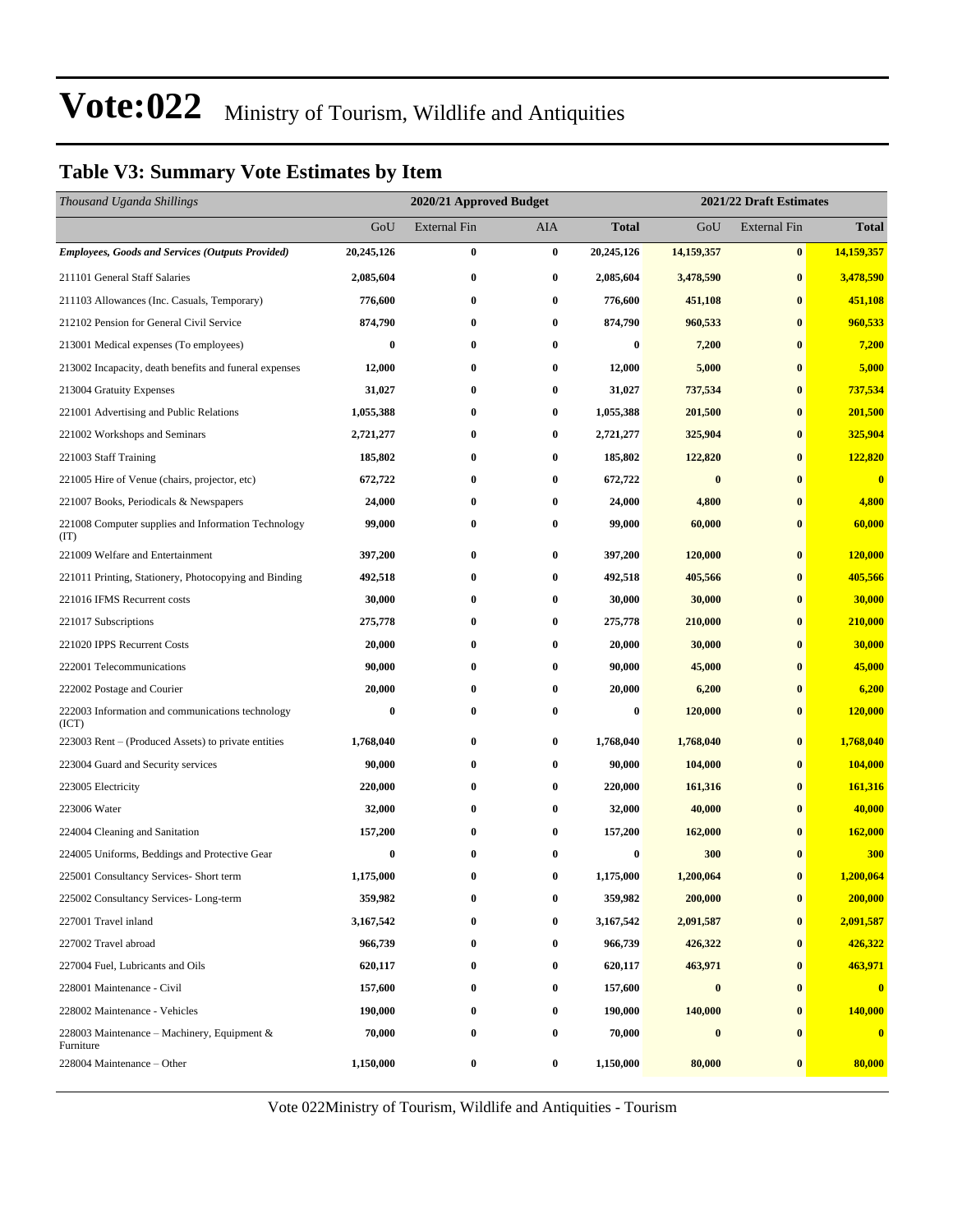| 273101 Medical expenses (To general Public)                           | 7,200       | $\bf{0}$     | $\bf{0}$       | 7,200       | $\mathbf{0}$ | $\mathbf{0}$   | $\mathbf{0}$            |
|-----------------------------------------------------------------------|-------------|--------------|----------------|-------------|--------------|----------------|-------------------------|
| 282103 Scholarships and related costs                                 | 250,000     | $\bf{0}$     | $\bf{0}$       | 250,000     | $\bf{0}$     | $\bf{0}$       | $\overline{\mathbf{0}}$ |
| <b>Grants, Transfers and Subsides (Outputs Funded)</b>                | 134,855,000 | $\bf{0}$     | $\bf{0}$       | 134,855,000 | 131,633,861  | $\bf{0}$       | 131,633,861             |
| 263104 Transfers to other govt. Units (Current)                       | 126,668,303 | 0            | $\bf{0}$       | 126,668,303 | 122,699,591  | $\bf{0}$       | 122,699,591             |
| 264101 Contributions to Autonomous Institutions                       | 6,086,697   | $\bf{0}$     | $\bf{0}$       | 6,086,697   | 4,789,357    |                | 4,789,357               |
| 264102 Contributions to Autonomous Institutions (Wage<br>Subventions) | 2,100,000   | $\bf{0}$     | $\bf{0}$       | 2,100,000   | 4,144,912    | $\bf{0}$       | 4,144,912               |
| <b>Investment</b> (Capital Purchases)                                 | 15,508,969  | $\bf{0}$     | $\bf{0}$       | 15,508,969  | 15,418,969   | $\mathbf{0}$   | 15,418,969              |
| 281502 Feasibility Studies for Capital Works                          | 1,800,000   | $\bf{0}$     | $\bf{0}$       | 1,800,000   | 200,000      | $\mathbf{0}$   | 200,000                 |
| 281504 Monitoring, Supervision & Appraisal of Capital<br>work         | 465,000     | $\bf{0}$     | $\bf{0}$       | 465,000     | 636,000      |                | 636,000                 |
| 312101 Non-Residential Buildings                                      | 4,276,000   | $\mathbf{0}$ | $\bf{0}$       | 4,276,000   | 10,527,000   | $\mathbf{0}$   | 10,527,000              |
| 312102 Residential Buildings                                          | 200,000     | $\bf{0}$     | 0              | 200,000     | 650,000      |                | 650,000                 |
| 312104 Other Structures                                               | 6,720,000   | $\bf{0}$     | $\bf{0}$       | 6,720,000   | 1,670,000    | $\mathbf{0}$   | 1,670,000               |
| 312201 Transport Equipment                                            | 700,000     | 0            | $\bf{0}$       | 700,000     | 240,000      | $\bf{0}$       | 240,000                 |
| 312202 Machinery and Equipment                                        | 1,118,800   | 0            | $\bf{0}$       | 1,118,800   | 1,217,969    | $\mathbf{0}$   | 1,217,969               |
| 312203 Furniture & Fixtures                                           | 2,000       | $\bf{0}$     | $\bf{0}$       | 2,000       | 35,000       |                | 35,000                  |
| 312213 ICT Equipment                                                  | 227,169     | $\bf{0}$     | $\bf{0}$       | 227,169     | 243,000      | $\mathbf{0}$   | 243,000                 |
| <b>Arrears</b>                                                        | 373,941     | $\bf{0}$     | $\bf{0}$       | 373,941     | $\bf{0}$     | $\mathbf{0}$   | $\overline{\mathbf{0}}$ |
| 321605 Domestic arrears (Budgeting)                                   | 373,941     | $\bf{0}$     | $\bf{0}$       | 373,941     | $\bf{0}$     | $\bf{0}$       | $\mathbf{0}$            |
| <b>Grand Total Vote 022</b>                                           | 170,983,036 | $\bf{0}$     | $\bf{0}$       | 170,983,036 | 161,212,187  | $\bf{0}$       | 161,212,187             |
| <b>Total Excluding Arrears</b>                                        | 170,609,095 | $\mathbf{0}$ | $\overline{0}$ | 170,609,095 | 161,212,187  | $\overline{0}$ | 161,212,187             |
|                                                                       |             |              |                |             |              |                |                         |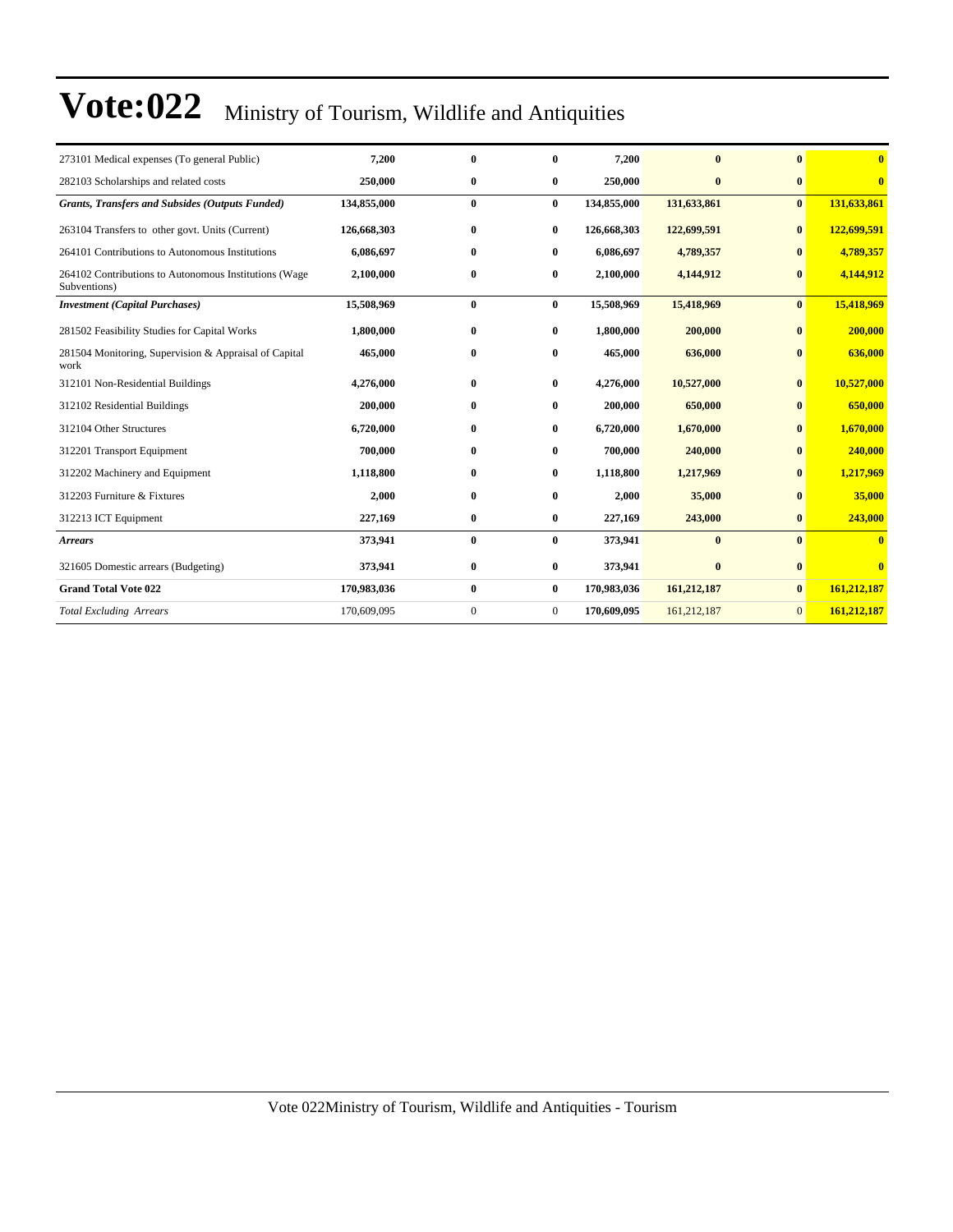#### **Table V4: Detailed Estimates by Sub-SubProgramme, Department,Project and Output and Item**

#### *Sub-SubProgrammme 01 Tourism, Wildlife Conservation and Museums*

*Recurrent Budget Estimates*

| <b>Department 09 Tourism</b>                                             |                  |                         |                  |              |                         |                |                         |  |
|--------------------------------------------------------------------------|------------------|-------------------------|------------------|--------------|-------------------------|----------------|-------------------------|--|
| Thousand Uganda Shillings                                                |                  | 2020/21 Approved Budget |                  |              | 2021/22 Draft Estimates |                |                         |  |
| <b>Outputs Provided</b>                                                  | Wage             | Non Wage                | AIA              | <b>Total</b> | Wage                    | Non Wage       | <b>Total</b>            |  |
| <b>Budget Output 190101 Policies, Strategies and Monitoring Services</b> |                  |                         |                  |              |                         |                |                         |  |
| 211101 General Staff Salaries                                            | 75,000           | $\boldsymbol{0}$        | $\boldsymbol{0}$ | 75,000       | $\mathbf{0}$            | $\mathbf{0}$   | $\bf{0}$                |  |
| 211103 Allowances (Inc. Casuals, Temporary)                              | $\boldsymbol{0}$ | 80,000                  | $\boldsymbol{0}$ | 80,000       | $\mathbf{0}$            | 4,000          | 4,000                   |  |
| 221002 Workshops and Seminars                                            | $\boldsymbol{0}$ | 142,500                 | $\boldsymbol{0}$ | 142,500      | $\mathbf{0}$            | 31,000         | 31,000                  |  |
| 221005 Hire of Venue (chairs, projector, etc)                            | $\mathbf{0}$     | 10,202                  | $\mathbf{0}$     | 10,202       | $\mathbf{0}$            | $\mathbf{0}$   | $\bf{0}$                |  |
| 221009 Welfare and Entertainment                                         | $\boldsymbol{0}$ | 40,000                  | $\overline{0}$   | 40,000       | $\mathbf{0}$            | $\mathbf{0}$   | $\bf{0}$                |  |
| 221011 Printing, Stationery, Photocopying and Binding                    | $\boldsymbol{0}$ | 40,000                  | $\boldsymbol{0}$ | 40,000       | $\mathbf{0}$            | 20,000         | 20,000                  |  |
| 221017 Subscriptions                                                     | $\boldsymbol{0}$ | 201,798                 | $\overline{0}$   | 201,798      | $\mathbf{0}$            | 120,000        | 120,000                 |  |
| 225001 Consultancy Services- Short term                                  | $\boldsymbol{0}$ | $\boldsymbol{0}$        | $\boldsymbol{0}$ | $\bf{0}$     | $\mathbf{0}$            | 70,000         | 70,000                  |  |
| 227001 Travel inland                                                     | $\boldsymbol{0}$ | 214,400                 | $\overline{0}$   | 214,400      | $\mathbf{0}$            | 72,000         | 72,000                  |  |
| 227002 Travel abroad                                                     | $\boldsymbol{0}$ | 26,000                  | $\boldsymbol{0}$ | 26,000       | $\mathbf{0}$            | $\overline{0}$ | $\bf{0}$                |  |
| 227004 Fuel, Lubricants and Oils                                         | $\boldsymbol{0}$ | 30,000                  | $\overline{0}$   | 30,000       | $\mathbf{0}$            | 23,000         | 23,000                  |  |
| 228002 Maintenance - Vehicles                                            | $\boldsymbol{0}$ | 40,000                  | $\overline{0}$   | 40,000       | $\mathbf{0}$            | $\mathbf{0}$   | $\bf{0}$                |  |
| 228004 Maintenance – Other                                               | $\boldsymbol{0}$ | 150,000                 | $\overline{0}$   | 150,000      | $\mathbf{0}$            | $\mathbf{0}$   | $\bf{0}$                |  |
| <b>Total Cost of Budget Output 01</b>                                    | 75,000           | 974,900                 | $\theta$         | 1,049,900    | $\boldsymbol{\theta}$   | 340,000        | 340,000                 |  |
| Budget Output 190104 Tourism Investment, Promotion and Marketing         |                  |                         |                  |              |                         |                |                         |  |
| 211101 General Staff Salaries                                            | 265,014          | $\boldsymbol{0}$        | $\overline{0}$   | 265,014      | 870,000                 | $\mathbf{0}$   | 870,000                 |  |
| 211103 Allowances (Inc. Casuals, Temporary)                              | $\boldsymbol{0}$ | 108,000                 | $\boldsymbol{0}$ | 108,000      | $\mathbf{0}$            | 8,500          | 8,500                   |  |
| 221001 Advertising and Public Relations                                  | $\boldsymbol{0}$ | 906,388                 | $\boldsymbol{0}$ | 906,388      | $\boldsymbol{0}$        | 66,000         | 66,000                  |  |
| 221002 Workshops and Seminars                                            | $\boldsymbol{0}$ | 1,495,480               | $\boldsymbol{0}$ | 1,495,480    | $\mathbf{0}$            | 29,000         | 29,000                  |  |
| 221003 Staff Training                                                    | $\boldsymbol{0}$ | 18,000                  | $\boldsymbol{0}$ | 18,000       | $\mathbf{0}$            | 10,000         | 10,000                  |  |
| 221005 Hire of Venue (chairs, projector, etc)                            | $\boldsymbol{0}$ | 612,520                 | $\mathbf{0}$     | 612,520      | $\mathbf{0}$            | $\mathbf{0}$   | $\bf{0}$                |  |
| 221009 Welfare and Entertainment                                         | $\boldsymbol{0}$ | 200,000                 | $\overline{0}$   | 200,000      | $\mathbf{0}$            | $\mathbf{0}$   | $\bf{0}$                |  |
| 221011 Printing, Stationery, Photocopying and Binding                    | $\boldsymbol{0}$ | 101,651                 | $\boldsymbol{0}$ | 101,651      | $\mathbf{0}$            | 90,000         | 90,000                  |  |
| 222001 Telecommunications                                                | $\mathbf{0}$     | 20,000                  | $\overline{0}$   | 20,000       | $\mathbf{0}$            | $\mathbf{0}$   | $\overline{\mathbf{0}}$ |  |
| 223003 Rent – (Produced Assets) to private entities                      | $\boldsymbol{0}$ | 500,000                 | $\boldsymbol{0}$ | 500,000      | $\mathbf{0}$            | 884,020        | 884,020                 |  |
| 225001 Consultancy Services- Short term                                  | $\boldsymbol{0}$ | 130,000                 | $\overline{0}$   | 130,000      | $\mathbf{0}$            | 45,000         | 45,000                  |  |
| 225002 Consultancy Services-Long-term                                    | $\boldsymbol{0}$ | 69,002                  | $\mathbf{0}$     | 69,002       | $\mathbf{0}$            | $\overline{0}$ | $\bf{0}$                |  |
| 227001 Travel inland                                                     | $\boldsymbol{0}$ | 712,600                 | $\overline{0}$   | 712,600      | $\mathbf{0}$            | 95,500         | 95,500                  |  |
| 227002 Travel abroad                                                     | $\boldsymbol{0}$ | 394,806                 | $\boldsymbol{0}$ | 394,806      | $\mathbf{0}$            | 120,000        | 120,000                 |  |
| 227004 Fuel, Lubricants and Oils                                         | $\boldsymbol{0}$ | 137,908                 | $\overline{0}$   | 137,908      | $\overline{0}$          | 48,375         | 48,375                  |  |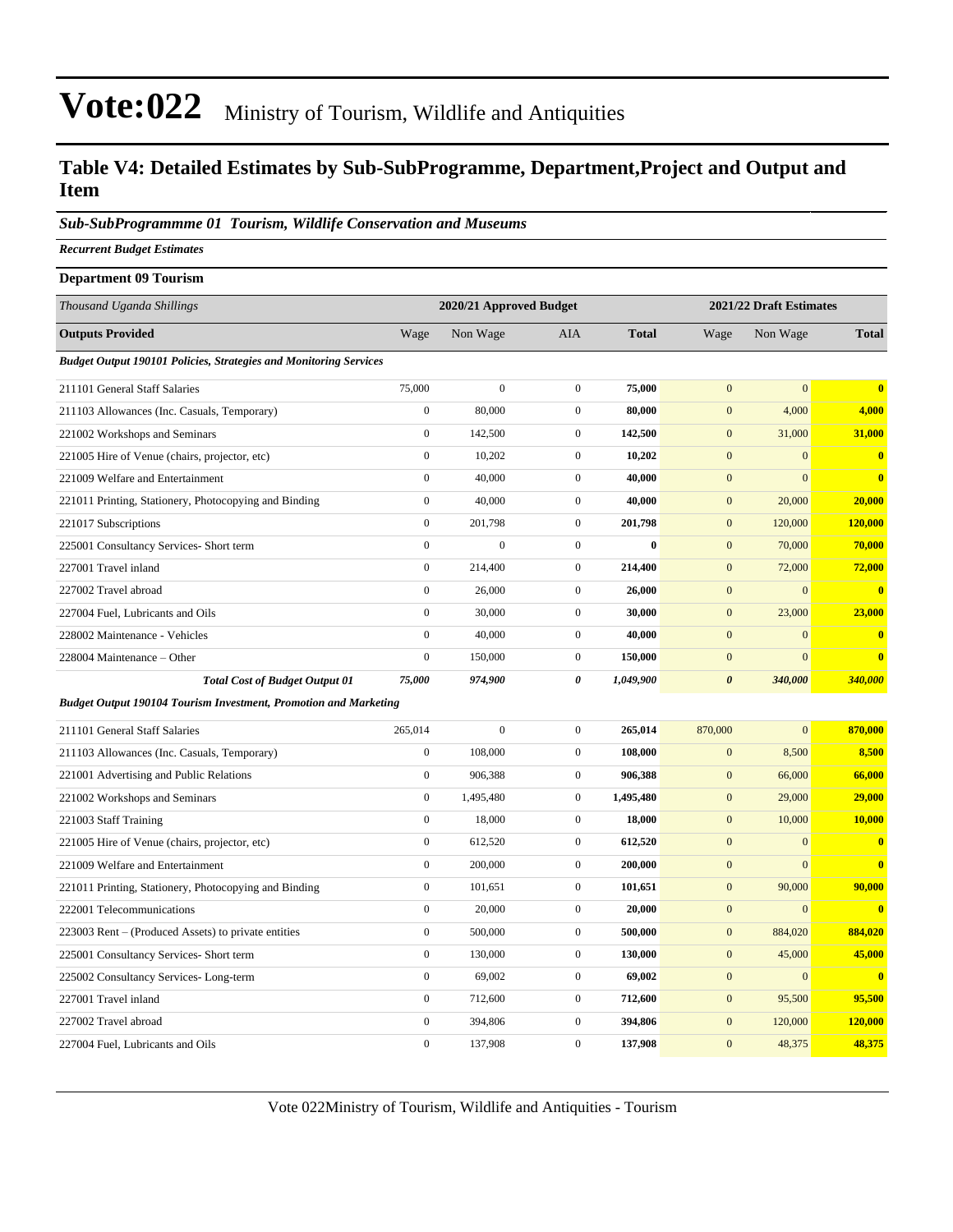| 228002 Maintenance - Vehicles                                            | $\boldsymbol{0}$      | 50,000                  | $\boldsymbol{0}$      | 50,000       | $\mathbf{0}$          | $\mathbf{0}$            | $\bf{0}$              |
|--------------------------------------------------------------------------|-----------------------|-------------------------|-----------------------|--------------|-----------------------|-------------------------|-----------------------|
| <b>Total Cost of Budget Output 04</b>                                    | 265,014               | 5,456,355               | 0                     | 5,721,369    | 870,000               | 1,396,395               | 2,266,395             |
| <b>Total Cost Of Outputs Provided</b>                                    | 340,014               | 6,431,255               | $\bf{0}$              | 6,771,269    | 870,000               | 1,736,395               | 2,606,395             |
| <b>Outputs Funded</b>                                                    | Wage                  | Non Wage                | AIA                   | <b>Total</b> | Wage                  | Non Wage                | <b>Total</b>          |
| <b>Budget Output 190154 Hotel and Tourism Training Institute (HTTI)</b>  |                       |                         |                       |              |                       |                         |                       |
| 263104 Transfers to other govt. Units (Current)                          | $\boldsymbol{0}$      | 2,064,000               | $\mathbf{0}$          | 2,064,000    | $\mathbf{0}$          | 1,149,288               | 1,149,288             |
| o/w UHTTI subventions based on NTR                                       | $\theta$              | 0                       | $\theta$              | $\bf{0}$     | $\boldsymbol{\theta}$ | 1,149,288               | 1,149,288             |
| o/w Funds based on revenue collections by UHTTI                          | $\theta$              | 2,064,000               | 0                     | 2,064,000    | $\boldsymbol{\theta}$ | $\theta$                | $\mathbf{0}$          |
| 264101 Contributions to Autonomous Institutions                          | $\boldsymbol{0}$      | 3,250,000               | $\mathbf{0}$          | 3,250,000    | $\mathbf{0}$          | 2,600,000               | 2,600,000             |
| o/w GOU Subvention to UHTTI                                              | $\boldsymbol{\theta}$ | 0                       | $\theta$              | $\bf{0}$     | $\boldsymbol{\theta}$ | 2,600,000               | 2,600,000             |
| o/w Non wage subvention to UHTTI                                         | $\theta$              | 3,250,000               | $\boldsymbol{\theta}$ | 3,250,000    | $\boldsymbol{\theta}$ | $\boldsymbol{\theta}$   | $\bf{0}$              |
| 264102 Contributions to Autonomous Institutions (Wage<br>Subventions)    | $\boldsymbol{0}$      | 600,000                 | $\boldsymbol{0}$      | 600,000      | $\mathbf{0}$          | 981,912                 | 981,912               |
| o/w Wage subvention to UHTTI                                             | $\boldsymbol{\theta}$ | 0                       | $\boldsymbol{\theta}$ | $\bf{0}$     | $\boldsymbol{\theta}$ | 981,912                 | 981,912               |
| o/w Wage subvention to UHTTI                                             | $\theta$              | 600,000                 | $\theta$              | 600,000      | $\boldsymbol{\theta}$ | $\theta$                | $\bf{0}$              |
| <b>Total Cost of Budget Output 54</b>                                    | 0                     | 5,914,000               | 0                     | 5,914,000    | $\boldsymbol{\theta}$ | 4,731,200               | 4,731,200             |
| <b>Total Cost Of Outputs Funded</b>                                      | $\bf{0}$              | 5,914,000               | $\bf{0}$              | 5,914,000    | $\bf{0}$              | 4,731,200               | 4,731,200             |
| <b>Arrears</b>                                                           | Wage                  | Non Wage                | AIA                   | <b>Total</b> | Wage                  | Non Wage                | <b>Total</b>          |
| <b>Budget Output 190199 Arrears</b>                                      |                       |                         |                       |              |                       |                         |                       |
| 321605 Domestic arrears (Budgeting)                                      | $\boldsymbol{0}$      | 373,941                 | $\mathbf{0}$          | 373,941      | $\boldsymbol{0}$      | $\boldsymbol{0}$        | $\bf{0}$              |
| <b>Total Cost of Budget Output 99</b>                                    | 0                     | 373,941                 | 0                     | 373,941      | $\boldsymbol{\theta}$ | $\boldsymbol{\theta}$   | $\boldsymbol{\theta}$ |
| <b>Total Cost Of Arrears</b>                                             | $\bf{0}$              | 373,941                 | $\bf{0}$              | 373,941      | $\bf{0}$              | $\bf{0}$                | $\bf{0}$              |
| <b>Total Cost for Department 09</b>                                      | 340,014               | 12,719,196              | $\bf{0}$              | 13,059,210   | 870,000               | 6,467,595               | 7,337,595             |
| <b>Total Excluding Arrears</b>                                           | 340,014               | 12,345,255              | $\mathbf{0}$          | 12,685,269   | 870,000               | 6,467,595               | 7,337,595             |
| <b>Department 10 Museums and Monuments</b>                               |                       |                         |                       |              |                       |                         |                       |
| Thousand Uganda Shillings                                                |                       | 2020/21 Approved Budget |                       |              |                       | 2021/22 Draft Estimates |                       |
| <b>Outputs Provided</b>                                                  | Wage                  | Non Wage                | AIA                   | <b>Total</b> | Wage                  | Non Wage                | <b>Total</b>          |
| <b>Budget Output 190101 Policies, Strategies and Monitoring Services</b> |                       |                         |                       |              |                       |                         |                       |
| 221002 Workshops and Seminars                                            | $\boldsymbol{0}$      | 20,000                  | $\mathbf{0}$          | 20,000       | $\mathbf{0}$          | $\mathbf{0}$            | $\bf{0}$              |
| 221005 Hire of Venue (chairs, projector, etc)                            | $\boldsymbol{0}$      | 20,000                  | $\boldsymbol{0}$      | 20,000       | $\mathbf{0}$          | $\mathbf{0}$            |                       |
| 221017 Subscriptions                                                     | $\boldsymbol{0}$      | 39,600                  | $\boldsymbol{0}$      | 39,600       | $\mathbf{0}$          | 37,000                  | 37,000                |
| 227001 Travel inland                                                     | $\boldsymbol{0}$      | 44,000                  | $\boldsymbol{0}$      | 44,000       | $\boldsymbol{0}$      | 40,000                  | 40,000                |
| 227002 Travel abroad                                                     | $\mathbf{0}$          | 16,506                  | $\boldsymbol{0}$      | 16,506       | $\boldsymbol{0}$      | 25,000                  | 25,000                |
| 227004 Fuel, Lubricants and Oils                                         | $\boldsymbol{0}$      | 9,000                   | $\boldsymbol{0}$      | 9,000        | $\mathbf{0}$          | $\mathbf{0}$            | $\bf{0}$              |
| <b>Total Cost of Budget Output 01</b>                                    | 0                     | 149,106                 | 0                     | 149,106      | $\boldsymbol{\theta}$ | 102,000                 | 102,000               |
| <b>Budget Output 190102 Museums Services</b>                             |                       |                         |                       |              |                       |                         |                       |
| 211101 General Staff Salaries                                            | 423,374               | $\mathbf{0}$            | $\boldsymbol{0}$      | 423,374      | 870,000               | $\boldsymbol{0}$        | 870,000               |
| 211103 Allowances (Inc. Casuals, Temporary)                              | $\boldsymbol{0}$      | 96,000                  | $\boldsymbol{0}$      | 96,000       | $\boldsymbol{0}$      | 16,000                  | <b>16,000</b>         |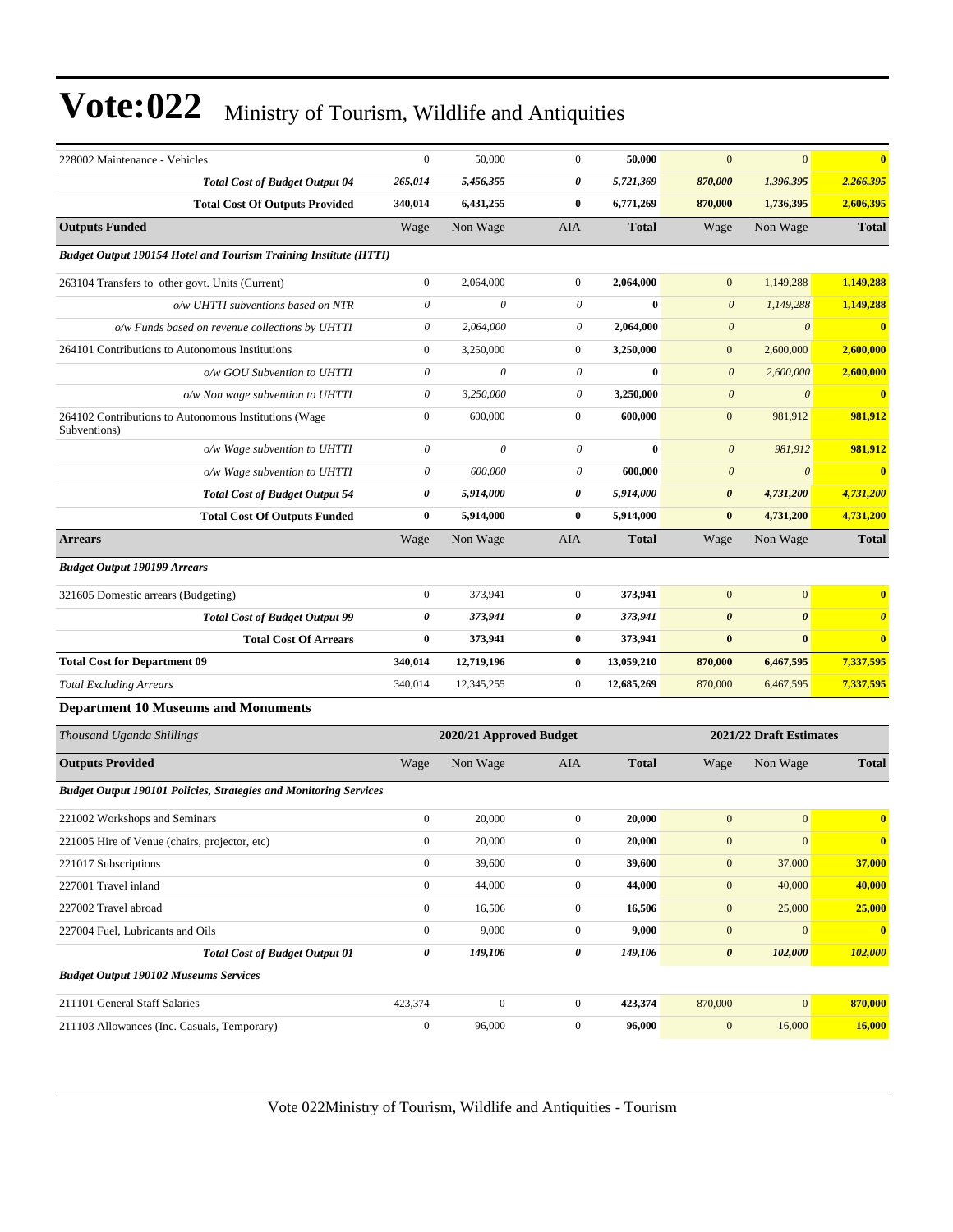| 221001 Advertising and Public Relations               | $\overline{0}$ | 6.000        | $\Omega$       | 6.000        | $\mathbf{0}$   | $\mathbf{0}$ | $\overline{\mathbf{0}}$ |
|-------------------------------------------------------|----------------|--------------|----------------|--------------|----------------|--------------|-------------------------|
| 221002 Workshops and Seminars                         | $\overline{0}$ | 45,000       | $\overline{0}$ | 45,000       | $\overline{0}$ | $\mathbf{0}$ | $\overline{\mathbf{0}}$ |
| 221003 Staff Training                                 | $\overline{0}$ | $\mathbf{0}$ | $\overline{0}$ | $\mathbf{0}$ | $\mathbf{0}$   | 12,000       | 12,000                  |
| 221009 Welfare and Entertainment                      | $\overline{0}$ | 40,000       | $\overline{0}$ | 40.000       | $\mathbf{0}$   | $\mathbf{0}$ | $\overline{\mathbf{0}}$ |
| 221011 Printing, Stationery, Photocopying and Binding | $\overline{0}$ | 26,654       | $\mathbf{0}$   | 26,654       | $\mathbf{0}$   | $\mathbf{0}$ | $\overline{\mathbf{0}}$ |
| 222001 Telecommunications                             | $\overline{0}$ | 20,000       | $\Omega$       | 20,000       | $\mathbf{0}$   | $\Omega$     | $\mathbf{0}$            |
| 223004 Guard and Security services                    | $\overline{0}$ | 18,000       | $\overline{0}$ | 18,000       | $\mathbf{0}$   | 24,000       | 24,000                  |
| 223005 Electricity                                    | $\overline{0}$ | 40,000       | $\overline{0}$ | 40,000       | $\mathbf{0}$   | 40,000       | 40,000                  |
| 223006 Water                                          | $\overline{0}$ | 32,000       | $\overline{0}$ | 32,000       | $\mathbf{0}$   | 40,000       | 40,000                  |
| 224004 Cleaning and Sanitation                        | $\Omega$       | 107,200      | $\Omega$       | 107,200      | $\mathbf{0}$   | 112,000      | 112,000                 |
| 225001 Consultancy Services- Short term               | $\overline{0}$ | $\mathbf{0}$ | $\mathbf{0}$   | $\bf{0}$     | $\mathbf{0}$   | 500,000      | 500,000                 |
| 225002 Consultancy Services-Long-term                 | $\overline{0}$ | 90.980       | $\overline{0}$ | 90.980       | $\mathbf{0}$   | $\mathbf{0}$ | $\overline{\mathbf{0}}$ |
| 227001 Travel inland                                  | $\Omega$       | 195,320      | $\Omega$       | 195,320      | $\mathbf{0}$   | 369,417      | 369,417                 |
| 227004 Fuel, Lubricants and Oils                      | $\overline{0}$ | 17,200       | $\overline{0}$ | 17,200       | $\mathbf{0}$   | $\mathbf{0}$ | $\bf{0}$                |
| 228001 Maintenance - Civil                            | $\overline{0}$ | 147,600      | $\overline{0}$ | 147,600      | $\mathbf{0}$   | $\mathbf{0}$ | $\overline{\mathbf{0}}$ |
| 228002 Maintenance - Vehicles                         | $\Omega$       | 40,000       | $\Omega$       | 40,000       | $\mathbf{0}$   | $\Omega$     | $\mathbf{0}$            |
| 228003 Maintenance – Machinery, Equipment & Furniture | $\overline{0}$ | 70,000       | $\overline{0}$ | 70,000       | $\mathbf{0}$   | $\Omega$     | $\mathbf{0}$            |
| 228004 Maintenance – Other                            | $\overline{0}$ | 1,000,000    | $\overline{0}$ | 1,000,000    | $\mathbf{0}$   | 80,000       | 80,000                  |
| <b>Total Cost of Budget Output 02</b>                 | 423,374        | 1,991,954    | 0              | 2,415,328    | 870,000        | 1,193,417    | 2,063,417               |
| <b>Total Cost Of Outputs Provided</b>                 | 423,374        | 2,141,060    | $\bf{0}$       | 2,564,434    | 870,000        | 1,295,417    | 2,165,417               |
| <b>Total Cost for Department 10</b>                   | 423,374        | 2,141,060    | $\bf{0}$       | 2,564,434    | 870,000        | 1,295,417    | 2,165,417               |
| <b>Total Excluding Arrears</b>                        | 423,374        | 2,141,060    | $\mathbf{0}$   | 2,564,434    | 870,000        | 1,295,417    | 2,165,417               |

#### **Department 11 Wildlife Conservation**

| Thousand Uganda Shillings                                                | 2020/21 Approved Budget |              |                |              |              | 2021/22 Draft Estimates |              |  |
|--------------------------------------------------------------------------|-------------------------|--------------|----------------|--------------|--------------|-------------------------|--------------|--|
| <b>Outputs Provided</b>                                                  | Wage                    | Non Wage     | <b>AIA</b>     | <b>Total</b> | Wage         | Non Wage                | <b>Total</b> |  |
| <b>Budget Output 190101 Policies, Strategies and Monitoring Services</b> |                         |              |                |              |              |                         |              |  |
| 211101 General Staff Salaries                                            | 548,635                 | $\mathbf{0}$ | $\overline{0}$ | 548,635      | 870,000      | $\mathbf{0}$            | 870,000      |  |
| 221001 Advertising and Public Relations                                  | $\mathbf{0}$            | 75,000       | $\overline{0}$ | 75,000       | $\mathbf{0}$ | 94,500                  | 94,500       |  |
| 221002 Workshops and Seminars                                            | $\mathbf{0}$            | 41,397       | $\overline{0}$ | 41,397       | $\mathbf{0}$ | 40,100                  | 40,100       |  |
| 221011 Printing, Stationery, Photocopying and Binding                    | $\mathbf{0}$            | $\mathbf{0}$ | $\Omega$       | $\mathbf{0}$ | $\mathbf{0}$ | 1,400                   | 1,400        |  |
| 221017 Subscriptions                                                     | $\mathbf{0}$            | 20,000       | $\overline{0}$ | 20,000       | $\mathbf{0}$ | 50,000                  | 50,000       |  |
| 223003 Rent – (Produced Assets) to private entities                      | $\mathbf{0}$            | $\mathbf{0}$ | $\Omega$       | $\bf{0}$     | $\mathbf{0}$ | 884,020                 | 884,020      |  |
| 225001 Consultancy Services- Short term                                  | $\mathbf{0}$            | 330,000      | $\overline{0}$ | 330,000      | $\mathbf{0}$ | 465,064                 | 465,064      |  |
| 227001 Travel inland                                                     | $\mathbf{0}$            | 238,030      | $\overline{0}$ | 238,030      | $\mathbf{0}$ | 213,440                 | 213,440      |  |
| 227002 Travel abroad                                                     | $\mathbf{0}$            | 12,464       | $\overline{0}$ | 12,464       | $\mathbf{0}$ | 46,322                  | 46,322       |  |
| 227004 Fuel, Lubricants and Oils                                         | $\mathbf{0}$            | 40,000       | $\overline{0}$ | 40,000       | $\mathbf{0}$ | 29,280                  | 29,280       |  |
| <b>Total Cost of Budget Output 01</b>                                    | 548,635                 | 756,891      | 0              | 1,305,526    | 870,000      | 1,824,126               | 2,694,126    |  |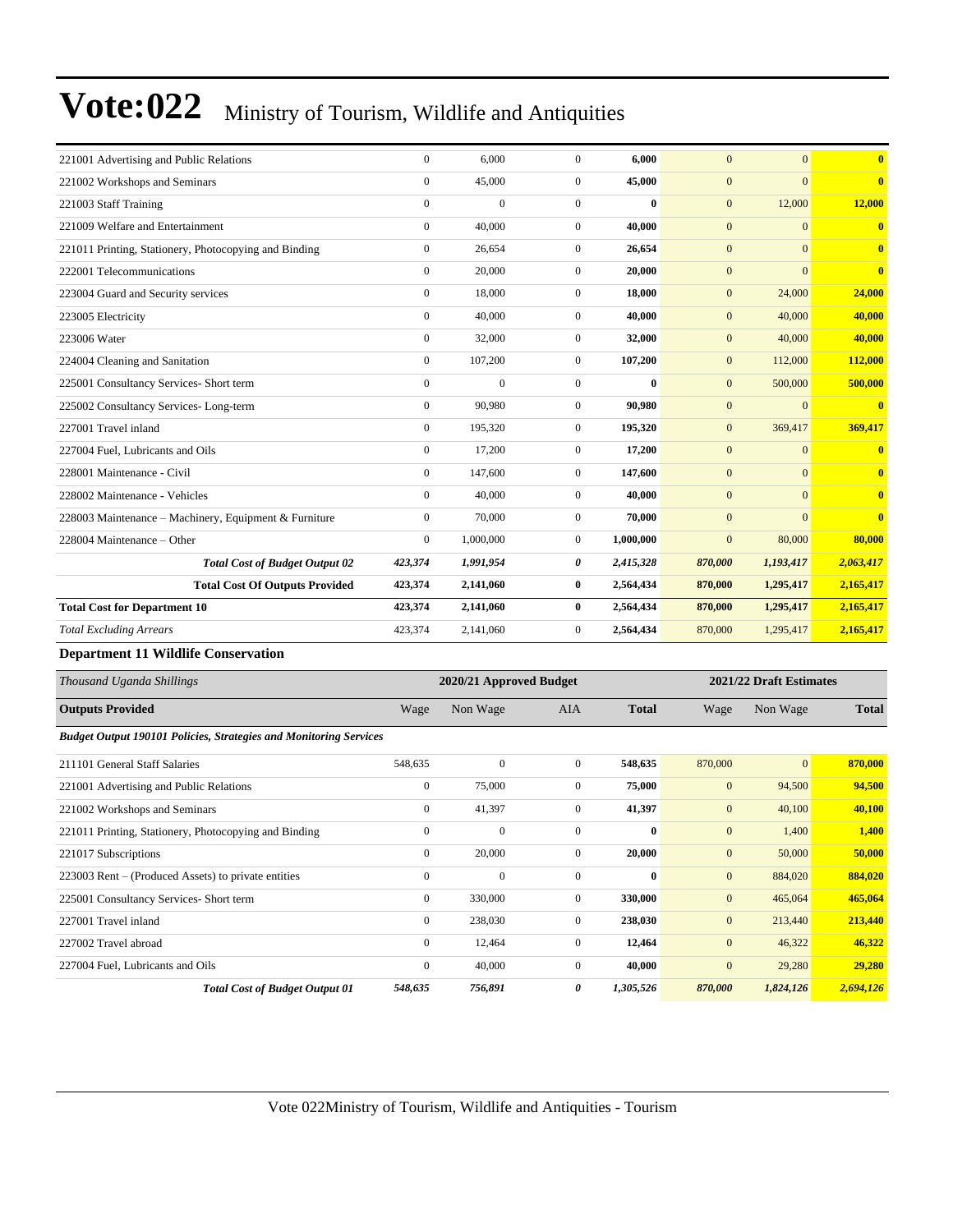#### *Budget Output 190103 Capacity Building, Research and Coordination*

| 211103 Allowances (Inc. Casuals, Temporary)                              | $\boldsymbol{0}$          | 294,600                   | $\mathbf{0}$              | 294,600          | $\mathbf{0}$          | $\overline{0}$        | $\overline{\mathbf{0}}$ |
|--------------------------------------------------------------------------|---------------------------|---------------------------|---------------------------|------------------|-----------------------|-----------------------|-------------------------|
| 221002 Workshops and Seminars                                            | $\boldsymbol{0}$          | 13,300                    | $\mathbf{0}$              | 13,300           | $\boldsymbol{0}$      | 20,000                | 20,000                  |
| 221003 Staff Training                                                    | $\boldsymbol{0}$          | $\boldsymbol{0}$          | $\mathbf{0}$              | $\bf{0}$         | $\mathbf{0}$          | 4,820                 | 4,820                   |
| 221009 Welfare and Entertainment                                         | $\mathbf{0}$              | 40,000                    | $\mathbf{0}$              | 40,000           | $\mathbf{0}$          | $\mathbf{0}$          | $\bf{0}$                |
| 221011 Printing, Stationery, Photocopying and Binding                    | $\boldsymbol{0}$          | 26,269                    | $\mathbf{0}$              | 26,269           | $\mathbf{0}$          | $\overline{0}$        | $\overline{\mathbf{0}}$ |
| 222001 Telecommunications                                                | $\boldsymbol{0}$          | 20,000                    | $\mathbf{0}$              | 20,000           | $\mathbf{0}$          | $\overline{0}$        | $\bf{0}$                |
| 223003 Rent – (Produced Assets) to private entities                      | $\boldsymbol{0}$          | 500,000                   | $\mathbf{0}$              | 500,000          | $\boldsymbol{0}$      | $\mathbf{0}$          | $\bf{0}$                |
| 225001 Consultancy Services- Short term                                  | $\boldsymbol{0}$          | 200,000                   | $\mathbf{0}$              | 200,000          | $\boldsymbol{0}$      | $\overline{0}$        | $\overline{\mathbf{0}}$ |
| 227002 Travel abroad                                                     | $\boldsymbol{0}$          | 12,806                    | $\mathbf{0}$              | 12,806           | $\overline{0}$        | $\overline{0}$        | $\bf{0}$                |
| 227004 Fuel, Lubricants and Oils                                         | $\boldsymbol{0}$          | 36,000                    | $\mathbf{0}$              | 36,000           | $\boldsymbol{0}$      | $\overline{0}$        | $\bf{0}$                |
| 282103 Scholarships and related costs                                    | $\boldsymbol{0}$          | 200,000                   | $\mathbf{0}$              | 200,000          | $\mathbf{0}$          | $\overline{0}$        | $\bf{0}$                |
| <b>Total Cost of Budget Output 03</b>                                    | 0                         | 1,342,975                 | 0                         | 1,342,975        | $\boldsymbol{\theta}$ | 24,820                | 24,820                  |
| <b>Budget Output 190105 Support to Tourism and Wildlife Associations</b> |                           |                           |                           |                  |                       |                       |                         |
| 282103 Scholarships and related costs                                    | $\boldsymbol{0}$          | 50,000                    | $\mathbf{0}$              | 50,000           | $\mathbf{0}$          | $\overline{0}$        | $\overline{\mathbf{0}}$ |
| <b>Total Cost of Budget Output 05</b>                                    | 0                         | 50,000                    | 0                         | 50,000           | $\boldsymbol{\theta}$ | $\boldsymbol{\theta}$ | $\boldsymbol{\theta}$   |
| <b>Total Cost Of Outputs Provided</b>                                    | 548,635                   | 2,149,866                 | $\bf{0}$                  | 2,698,501        | 870,000               | 1,848,946             | 2,718,946               |
| <b>Outputs Funded</b>                                                    | Wage                      | Non Wage                  | AIA                       | <b>Total</b>     | Wage                  | Non Wage              | <b>Total</b>            |
| Budget Output 190151 Uganda Wildlife Authority (UWA)                     |                           |                           |                           |                  |                       |                       |                         |
| 263104 Transfers to other govt. Units (Current)                          | $\boldsymbol{0}$          | 118,749,303               | $\mathbf{0}$              | 118,749,303      | $\mathbf{0}$          | 118,749,303           | 118,749,303             |
| o/w Operations at UWA                                                    | $\theta$                  | $\theta$                  | 0                         | $\bf{0}$         | $\boldsymbol{0}$      | 118,749,303           | 118,749,303             |
| o/w Allocation based on projected revenue collections by<br>UWA          | 0                         | 118,749,303               | 0                         | 118,749,303      | $\boldsymbol{0}$      | $\theta$              | $\bf{0}$                |
| <b>Total Cost of Budget Output 51</b>                                    | 0                         | 118,749,303               | 0                         | 118,749,303      | 0                     | 118,749,303           | 118,749,303             |
| Budget Output 190152 Uganda Wildlife Education Center (UWEC)             |                           |                           |                           |                  |                       |                       |                         |
| 263104 Transfers to other govt. Units (Current)                          | $\boldsymbol{0}$          | 5,360,000                 | $\mathbf{0}$              | 5,360,000        | $\overline{0}$        | 2,405,000             | 2,405,000               |
| o/w Operations at UWEC                                                   | $\theta$                  | $\theta$                  | 0                         | $\bf{0}$         | $\boldsymbol{0}$      | 2,405,000             | 2,405,000               |
| o/w Projected revenue collections by UWEC                                | $\theta$                  | 5,360,000                 | 0                         | 5,360,000        | $\boldsymbol{\theta}$ | $\theta$              | $\overline{0}$          |
| 264102 Contributions to Autonomous Institutions (Wage<br>Subventions)    | $\mathbf{0}$              | 1,100,000                 | $\mathbf{0}$              | 1,100,000        | $\mathbf{0}$          | 2,763,000             | 2,763,000               |
| o/w Wage Subvention                                                      | 0                         | $\theta$                  | 0                         | $\bf{0}$         | $\boldsymbol{0}$      | 2,763,000             | 2,763,000               |
| o/w Wage subvention to UWEC                                              | $\boldsymbol{\mathit{0}}$ | 1.100.000                 | 0                         | 1,100,000        | $\boldsymbol{\theta}$ | $\boldsymbol{\theta}$ | $\mathbf{0}$            |
| <b>Total Cost of Budget Output 52</b>                                    | $\pmb{\theta}$            | 6,460,000                 | 0                         | 6,460,000        | $\boldsymbol{\theta}$ | 5,168,000             | 5,168,000               |
| Budget Output 190153 Uganda Wildlife Training Institute                  |                           |                           |                           |                  |                       |                       |                         |
| 263104 Transfers to other govt. Units (Current)                          | $\boldsymbol{0}$          | 495,000                   | $\boldsymbol{0}$          | 495,000          | $\mathbf{0}$          | 396,000               | 396,000                 |
| o/w Operations at UWRTI                                                  | $\boldsymbol{\mathit{0}}$ | $\boldsymbol{\mathit{0}}$ | $\boldsymbol{\mathit{0}}$ | $\boldsymbol{0}$ | $\boldsymbol{\theta}$ | 396,000               | 396,000                 |
| o/w Projected revenue collections                                        | $\boldsymbol{\theta}$     | 495,000                   | 0                         | 495,000          | $\boldsymbol{\theta}$ | $\boldsymbol{\theta}$ | $\mathbf{0}$            |
| 264101 Contributions to Autonomous Institutions                          | $\boldsymbol{0}$          | 2,836,697                 | $\boldsymbol{0}$          | 2,836,697        | $\boldsymbol{0}$      | 2,189,357             | 2,189,357               |
| o/w GOU Subvention to UWRTI                                              | $\theta$                  | $\boldsymbol{\mathit{0}}$ | 0                         | $\boldsymbol{0}$ | $\boldsymbol{\theta}$ | 2,189,357             | 2,189,357               |
| o/w Non-wage subvention to UWRTI                                         | $\theta$                  | 2,836,697                 | $\boldsymbol{\mathit{0}}$ | 2,836,697        | $\boldsymbol{\theta}$ | $\boldsymbol{\theta}$ | $\mathbf{0}$            |
| 264102 Contributions to Autonomous Institutions (Wage<br>Subventions)    | $\boldsymbol{0}$          | 400,000                   | $\boldsymbol{0}$          | 400,000          | $\boldsymbol{0}$      | 400,000               | 400,000                 |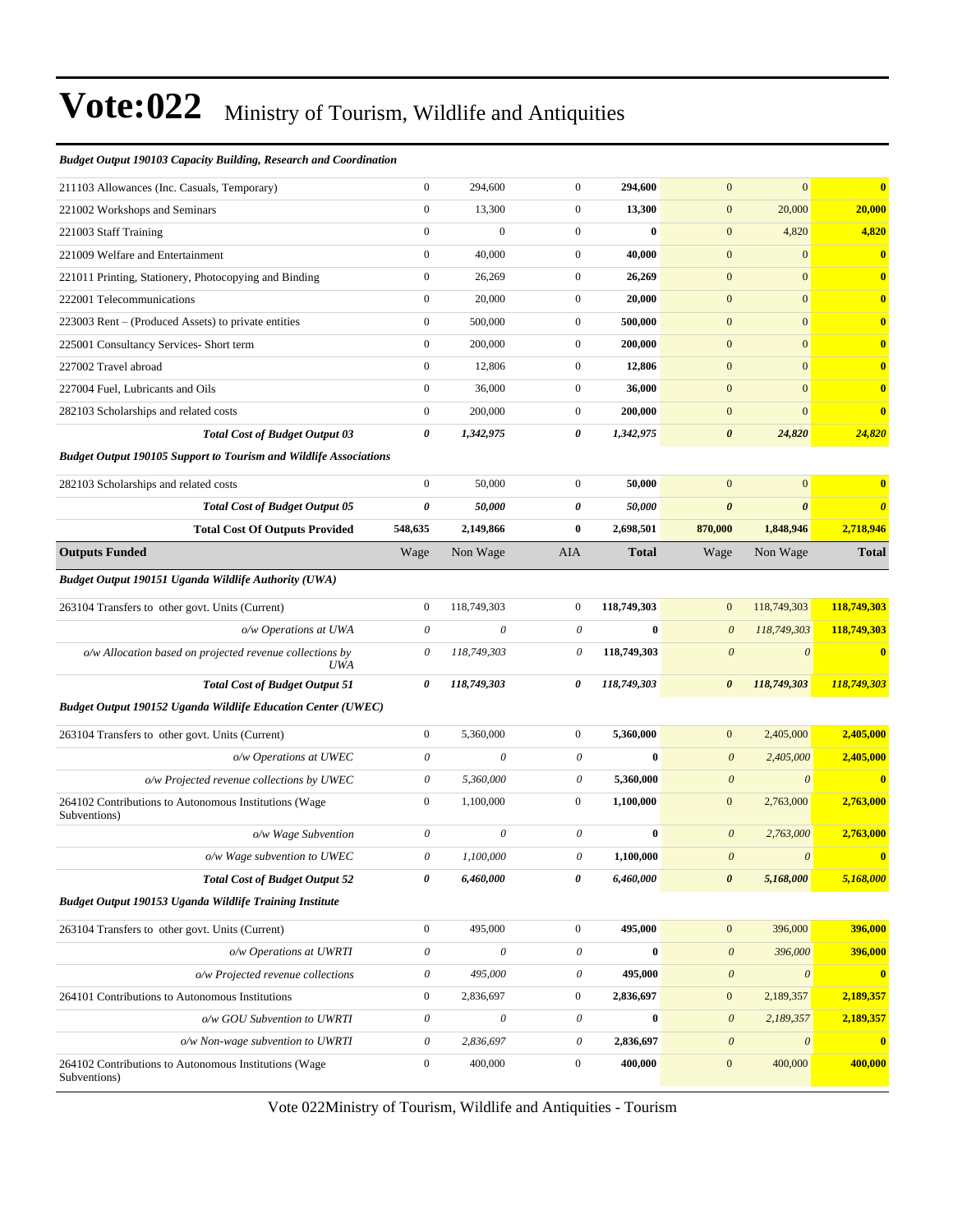|                                     | o/w Wage Subvetions                   | $\theta$ | 0           | $\theta$ | $\bf{0}$    | $\theta$              | 400,000     | 400,000        |
|-------------------------------------|---------------------------------------|----------|-------------|----------|-------------|-----------------------|-------------|----------------|
|                                     | o/w Wage subvention to UWRTI          | 0        | 400,000     |          | 400,000     | $\theta$              | $\theta$    | $\overline{0}$ |
|                                     | <b>Total Cost of Budget Output 53</b> | 0        | 3,731,697   | 0        | 3,731,697   | $\boldsymbol{\theta}$ | 2,985,357   | 2,985,357      |
|                                     | <b>Total Cost Of Outputs Funded</b>   | 0        | 128,941,000 | 0        | 128,941,000 | $\bf{0}$              | 126,902,661 | 126,902,661    |
| <b>Total Cost for Department 11</b> |                                       | 548,635  | 131,090,866 | 0        | 131,639,501 | 870,000               | 128,751,607 | 129,621,607    |
| <b>Total Excluding Arrears</b>      |                                       | 548.635  | 131,090,866 | $\Omega$ | 131,639.501 | 870,000               | 128,751,607 | 129,621,607    |
|                                     |                                       |          |             |          |             |                       |             |                |

*Development Budget Estimates*

#### **Project 1333 Mt. Rwenzori Tourism Infrastructure Development Project (MRTIDP)**

| Thousand Uganda Shillings                                                     |           | 2020/21 Approved Budget       |                  |              |                       | 2021/22 Draft Estimates       |                       |  |
|-------------------------------------------------------------------------------|-----------|-------------------------------|------------------|--------------|-----------------------|-------------------------------|-----------------------|--|
| <b>Outputs Provided</b>                                                       |           | <b>GoU Dev't External Fin</b> | AIA              | <b>Total</b> |                       | <b>GoU Dev't External Fin</b> | <b>Total</b>          |  |
| Budget Output 190103 Capacity Building, Research and Coordination             |           |                               |                  |              |                       |                               |                       |  |
| 211103 Allowances (Inc. Casuals, Temporary)                                   | 48,000    | $\boldsymbol{0}$              | $\boldsymbol{0}$ | 48,000       | $\mathbf{0}$          | $\mathbf{0}$                  | $\bf{0}$              |  |
| 221001 Advertising and Public Relations                                       | 12,000    | $\boldsymbol{0}$              | $\boldsymbol{0}$ | 12,000       | $\boldsymbol{0}$      | $\mathbf{0}$                  | $\bf{0}$              |  |
| 221002 Workshops and Seminars                                                 | 40,000    | $\boldsymbol{0}$              | $\boldsymbol{0}$ | 40,000       | $\mathbf{0}$          | $\overline{0}$                | $\bf{0}$              |  |
| 221003 Staff Training                                                         | 30,000    | $\boldsymbol{0}$              | $\boldsymbol{0}$ | 30,000       | $\mathbf{0}$          | $\overline{0}$                | $\bf{0}$              |  |
| 221011 Printing, Stationery, Photocopying and Binding                         | 30,000    | $\boldsymbol{0}$              | $\boldsymbol{0}$ | 30,000       | $\mathbf{0}$          | $\overline{0}$                | $\bf{0}$              |  |
| 225001 Consultancy Services- Short term                                       | 70,000    | $\boldsymbol{0}$              | $\boldsymbol{0}$ | 70,000       | $\mathbf{0}$          | $\mathbf{0}$                  | $\bf{0}$              |  |
| Total Cost Of Budget Output 190103                                            | 230,000   | 0                             | 0                | 230,000      | $\boldsymbol{\theta}$ | $\boldsymbol{\theta}$         | $\boldsymbol{\theta}$ |  |
| <b>Total Cost for Outputs Provided</b>                                        | 230,000   | $\boldsymbol{0}$              | $\boldsymbol{0}$ | 230,000      | $\boldsymbol{0}$      | $\overline{0}$                | $\bf{0}$              |  |
| <b>Capital Purchases</b>                                                      |           | <b>GoU Dev't External Fin</b> | AIA              | <b>Total</b> |                       | GoU Dev't External Fin        | <b>Total</b>          |  |
| <b>Budget Output 190180 Tourism Infrastructure and Construction</b>           |           |                               |                  |              |                       |                               |                       |  |
| 281502 Feasibility Studies for Capital Works                                  | 1,400,000 | $\boldsymbol{0}$              | $\boldsymbol{0}$ | 1,400,000    | $\mathbf{0}$          | $\overline{0}$                | $\bf{0}$              |  |
| 281504 Monitoring, Supervision & Appraisal of Capital work                    | 320,000   | $\boldsymbol{0}$              | $\boldsymbol{0}$ | 320,000      | $\mathbf{0}$          | $\overline{0}$                | $\bf{0}$              |  |
| 312102 Residential Buildings                                                  | 200,000   | $\boldsymbol{0}$              | $\boldsymbol{0}$ | 200,000      | $\mathbf{0}$          | $\mathbf{0}$                  | $\bf{0}$              |  |
| 312104 Other Structures                                                       | 2,470,000 | $\boldsymbol{0}$              | $\boldsymbol{0}$ | 2,470,000    | $\boldsymbol{0}$      | $\mathbf{0}$                  | $\bf{0}$              |  |
| 312202 Machinery and Equipment                                                | 1,070,000 | $\boldsymbol{0}$              | $\boldsymbol{0}$ | 1,070,000    | $\boldsymbol{0}$      | $\overline{0}$                | $\bf{0}$              |  |
| <b>Total Cost Of Budget Output 190180</b>                                     | 5,460,000 | 0                             | 0                | 5,460,000    | $\boldsymbol{\theta}$ | 0                             | $\boldsymbol{\theta}$ |  |
| <b>Total Cost for Capital Purchases</b>                                       | 5,460,000 | $\boldsymbol{0}$              | $\boldsymbol{0}$ | 5,460,000    | $\mathbf{0}$          | $\boldsymbol{0}$              | $\bf{0}$              |  |
| <b>Total Cost for Project: 1333</b>                                           | 5,690,000 | $\boldsymbol{0}$              | $\boldsymbol{0}$ | 5,690,000    | $\mathbf{0}$          | $\overline{0}$                | $\bf{0}$              |  |
| <b>Total Excluding Arrears</b>                                                | 5,690,000 | $\boldsymbol{0}$              | $\boldsymbol{0}$ | 5,690,000    | $\boldsymbol{0}$      | $\boldsymbol{0}$              | $\bf{0}$              |  |
| Project 1334 Development of Museums and Heritage Sites for Cultural Promotion |           |                               |                  |              |                       |                               |                       |  |
| Thousand Uganda Shillings                                                     |           | 2020/21 Approved Budget       |                  |              |                       | 2021/22 Draft Estimates       |                       |  |
| <b>Outputs Provided</b>                                                       |           | <b>GoU Dev't External Fin</b> | AIA              | <b>Total</b> |                       | <b>GoU Dev't External Fin</b> | <b>Total</b>          |  |
| <b>Budget Output 190102 Museums Services</b>                                  |           |                               |                  |              |                       |                               |                       |  |
| 221001 Advertising and Public Relations                                       | 15,000    | $\boldsymbol{0}$              | $\boldsymbol{0}$ | 15,000       | $\mathbf{0}$          | $\overline{0}$                | $\bf{0}$              |  |
| 221002 Workshops and Seminars                                                 | 32,400    | $\boldsymbol{0}$              | $\boldsymbol{0}$ | 32,400       | $\mathbf{0}$          | $\overline{0}$                | $\bf{0}$              |  |
| 225001 Consultancy Services- Short term                                       | 125,000   | $\boldsymbol{0}$              | $\boldsymbol{0}$ | 125,000      | $\mathbf{0}$          | $\overline{0}$                | $\bf{0}$              |  |

Vote 022Ministry of Tourism, Wildlife and Antiquities - Tourism

227001 Travel inland 37,500 0 0 **37,500** 0 0 **0** 227002 Travel abroad 21,600 0 0 **21,600** 0 0 **0**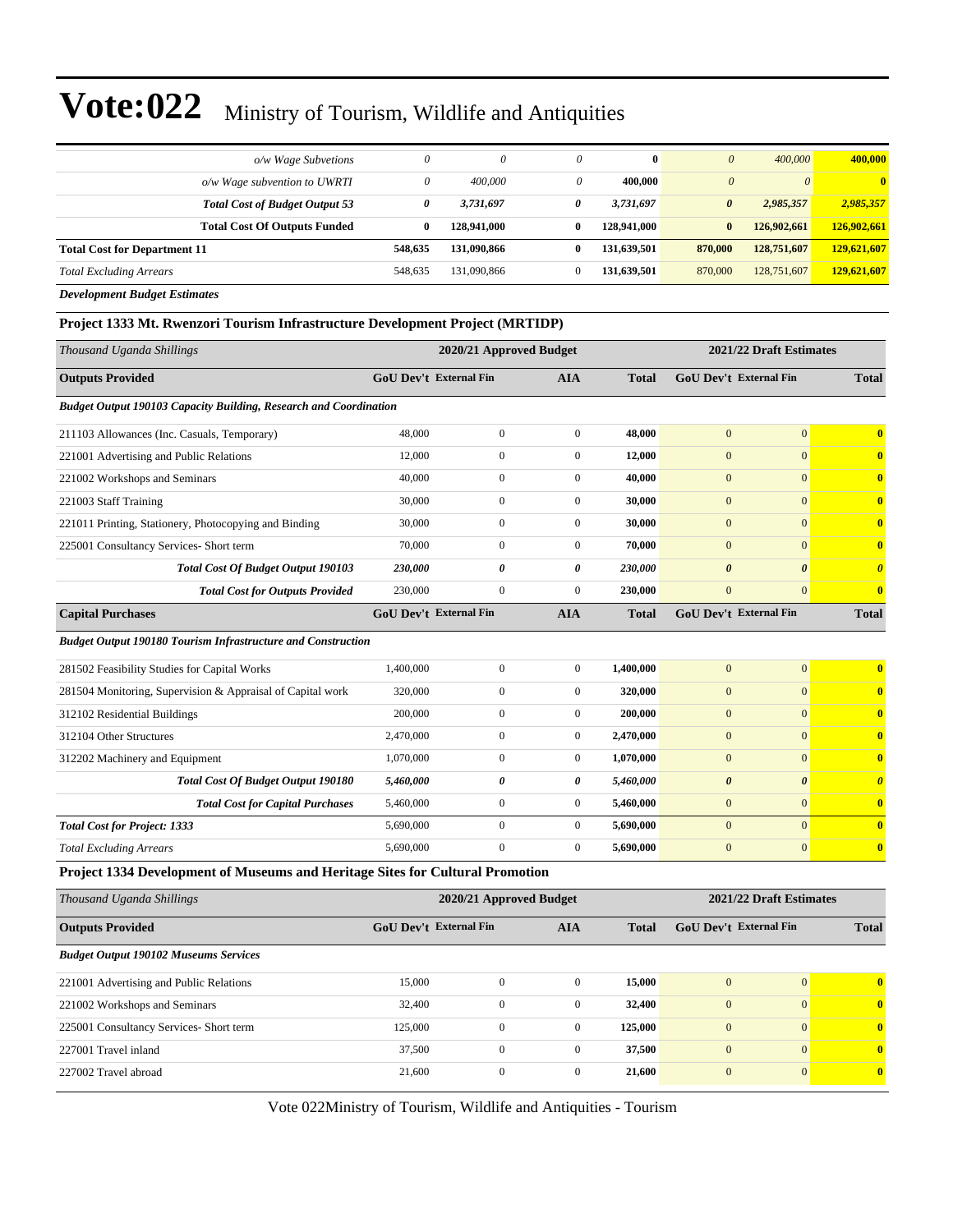| 227004 Fuel, Lubricants and Oils                                                       | 30,500           | $\boldsymbol{0}$              | $\mathbf{0}$          | 30,500       | $\mathbf{0}$          | $\mathbf{0}$                  | $\bf{0}$                |
|----------------------------------------------------------------------------------------|------------------|-------------------------------|-----------------------|--------------|-----------------------|-------------------------------|-------------------------|
| <b>Total Cost Of Budget Output 190102</b>                                              | 262,000          | 0                             | 0                     | 262,000      | $\boldsymbol{\theta}$ | $\boldsymbol{\theta}$         | $\boldsymbol{\theta}$   |
| <b>Total Cost for Outputs Provided</b>                                                 | 262,000          | $\boldsymbol{0}$              | $\boldsymbol{0}$      | 262,000      | $\mathbf{0}$          | $\mathbf{0}$                  | $\bf{0}$                |
| <b>Capital Purchases</b>                                                               |                  | <b>GoU Dev't External Fin</b> | AIA                   | <b>Total</b> |                       | <b>GoU Dev't External Fin</b> | <b>Total</b>            |
| <b>Budget Output 190180 Tourism Infrastructure and Construction</b>                    |                  |                               |                       |              |                       |                               |                         |
| 281502 Feasibility Studies for Capital Works                                           | 400,000          | $\boldsymbol{0}$              | $\mathbf{0}$          | 400,000      | $\mathbf{0}$          | $\mathbf{0}$                  | $\bf{0}$                |
| 281504 Monitoring, Supervision & Appraisal of Capital work                             | 145,000          | $\mathbf{0}$                  | $\boldsymbol{0}$      | 145,000      | $\mathbf{0}$          | $\mathbf{0}$                  | $\bf{0}$                |
| 312101 Non-Residential Buildings                                                       | 4,276,000        | $\boldsymbol{0}$              | $\boldsymbol{0}$      | 4,276,000    | $\mathbf{0}$          | $\mathbf{0}$                  | $\bf{0}$                |
| 312104 Other Structures                                                                | 4,250,000        | $\boldsymbol{0}$              | $\boldsymbol{0}$      | 4,250,000    | $\mathbf{0}$          | $\mathbf{0}$                  | $\bf{0}$                |
| Total Cost Of Budget Output 190180                                                     | 9,071,000        | 0                             | 0                     | 9,071,000    | $\boldsymbol{\theta}$ | $\boldsymbol{\theta}$         | $\boldsymbol{\theta}$   |
| <b>Total Cost for Capital Purchases</b>                                                | 9,071,000        | $\boldsymbol{0}$              | $\boldsymbol{0}$      | 9,071,000    | $\mathbf{0}$          | $\mathbf{0}$                  | $\bf{0}$                |
| <b>Total Cost for Project: 1334</b>                                                    | 9,333,000        | $\boldsymbol{0}$              | $\boldsymbol{0}$      | 9,333,000    | $\mathbf{0}$          | $\mathbf{0}$                  | $\overline{\mathbf{0}}$ |
| <b>Total Excluding Arrears</b>                                                         | 9,333,000        | $\overline{0}$                | $\boldsymbol{0}$      | 9,333,000    | $\mathbf{0}$          | $\mathbf{0}$                  | $\bf{0}$                |
| Project 1699 Development of Museums and Heritage Sites for Cultural Tourism (Phase II) |                  |                               |                       |              |                       |                               |                         |
| Thousand Uganda Shillings                                                              |                  | 2020/21 Approved Budget       |                       |              |                       | 2021/22 Draft Estimates       |                         |
| <b>Outputs Provided</b>                                                                |                  | GoU Dev't External Fin        | <b>AIA</b>            | Total        |                       | <b>GoU Dev't External Fin</b> | <b>Total</b>            |
| <b>Budget Output 190102 Museums Services</b>                                           |                  |                               |                       |              |                       |                               |                         |
| 225001 Consultancy Services- Short term                                                | $\boldsymbol{0}$ | $\boldsymbol{0}$              | $\boldsymbol{0}$      | $\bf{0}$     | 120,000               | $\mathbf{0}$                  | 120,000                 |
| 227001 Travel inland                                                                   | $\boldsymbol{0}$ | $\boldsymbol{0}$              | $\boldsymbol{0}$      | $\bf{0}$     | 56,000                | $\mathbf{0}$                  | 56,000                  |
| 227004 Fuel, Lubricants and Oils                                                       | $\mathbf{0}$     | $\mathbf{0}$                  | $\boldsymbol{0}$      | $\bf{0}$     | 24,000                | $\mathbf{0}$                  | 24,000                  |
| <b>Total Cost Of Budget Output 190102</b>                                              | 0                | 0                             | $\boldsymbol{\theta}$ | $\theta$     | 200,000               | $\boldsymbol{\theta}$         | <b>200,000</b>          |
| <b>Total Cost for Outputs Provided</b>                                                 | $\mathbf{0}$     | $\boldsymbol{0}$              | $\mathbf{0}$          | $\bf{0}$     | 200,000               | $\mathbf{0}$                  | 200,000                 |
| <b>Capital Purchases</b>                                                               |                  | <b>GoU Dev't External Fin</b> | <b>AIA</b>            | <b>Total</b> |                       | GoU Dev't External Fin        | <b>Total</b>            |
| <b>Budget Output 190180 Tourism Infrastructure and Construction</b>                    |                  |                               |                       |              |                       |                               |                         |
| 281504 Monitoring, Supervision & Appraisal of Capital work                             | $\boldsymbol{0}$ | $\boldsymbol{0}$              | $\boldsymbol{0}$      | $\bf{0}$     | 196,000               | $\mathbf{0}$                  | 196,000                 |
| 312101 Non-Residential Buildings                                                       | $\boldsymbol{0}$ | 0                             | $\boldsymbol{0}$      | $\bf{0}$     | 8,887,000             | $\mathbf{0}$                  | 8,887,000               |
| 312104 Other Structures                                                                | $\mathbf{0}$     | $\mathbf{0}$                  | $\boldsymbol{0}$      | $\bf{0}$     | 150,000               | $\mathbf{0}$                  | <b>150,000</b>          |
| <b>Total Cost Of Budget Output 190180</b>                                              | 0                | 0                             | 0                     | $\theta$     | 9,233,000             | $\boldsymbol{\theta}$         | 9,233,000               |
| <b>Total Cost for Capital Purchases</b>                                                | $\boldsymbol{0}$ | 0                             | $\boldsymbol{0}$      | $\bf{0}$     | 9,233,000             | $\mathbf{0}$                  | 9,233,000               |
| <b>Total Cost for Project: 1699</b>                                                    | $\boldsymbol{0}$ | $\mathbf{0}$                  | $\boldsymbol{0}$      | $\bf{0}$     | 9,433,000             | $\vert 0 \vert$               | 9,433,000               |
| <b>Total Excluding Arrears</b>                                                         | $\boldsymbol{0}$ | $\overline{0}$                | $\boldsymbol{0}$      | $\bf{0}$     | 9,433,000             | $\mathbf{0}$                  | 9,433,000               |
| Project 1700 Mt. Rwenzori Tourism Infrastructure Development Project (Phase II)        |                  |                               |                       |              |                       |                               |                         |
| Thousand Uganda Shillings                                                              |                  | 2020/21 Approved Budget       |                       |              |                       | 2021/22 Draft Estimates       |                         |
| <b>Outputs Provided</b>                                                                |                  | <b>GoU Dev't External Fin</b> | <b>AIA</b>            | <b>Total</b> |                       | <b>GoU Dev't External Fin</b> | <b>Total</b>            |
| Budget Output 190103 Capacity Building, Research and Coordination                      |                  |                               |                       |              |                       |                               |                         |
| 221001 Advertising and Public Relations                                                | $\boldsymbol{0}$ | $\boldsymbol{0}$              | $\boldsymbol{0}$      | $\bf{0}$     | 15,000                | $\vert 0 \vert$               | 15,000                  |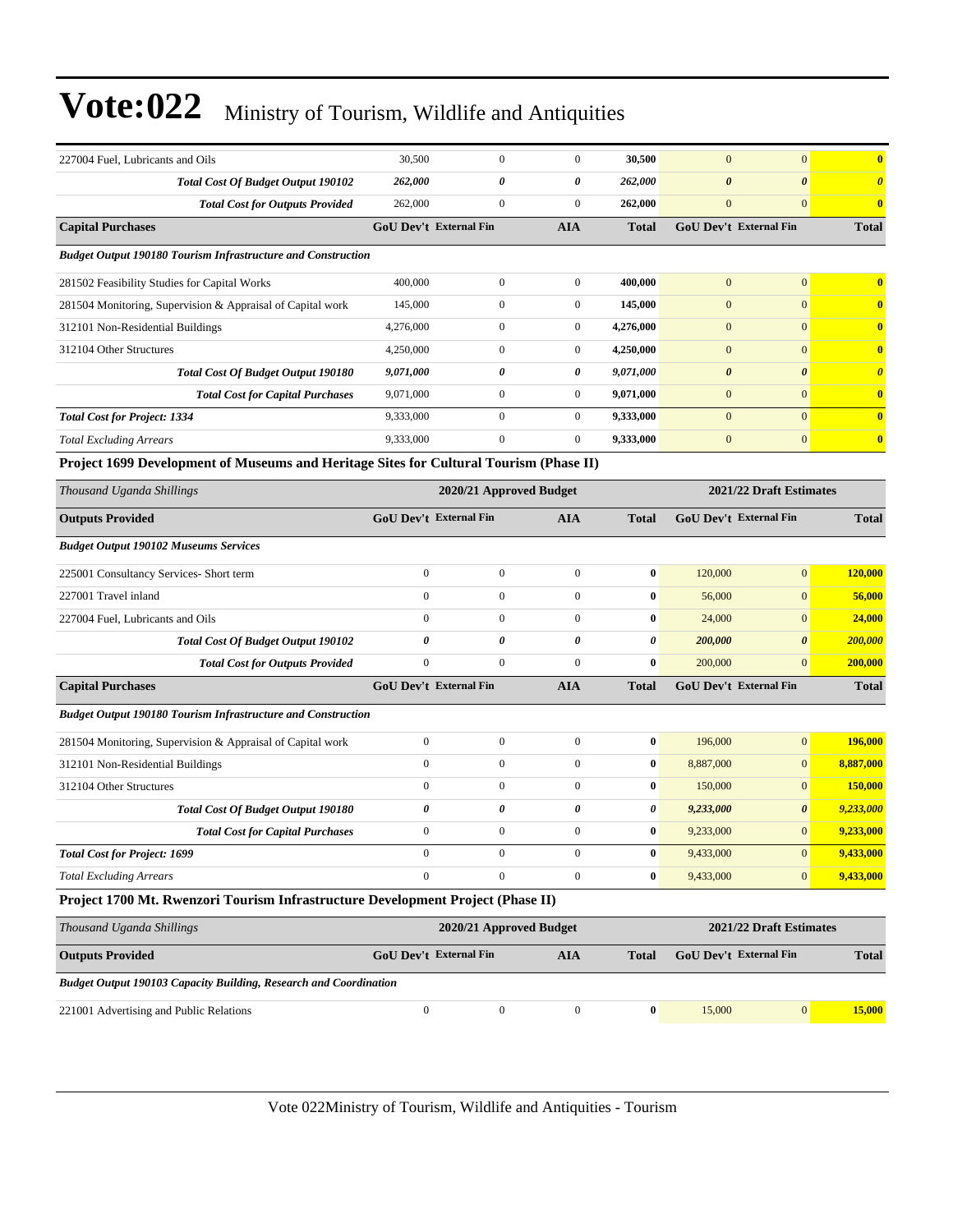| 221002 Workshops and Seminars                                       | $\mathbf{0}$                  | $\overline{0}$          | $\mathbf{0}$          | $\bf{0}$              | 78,000      | $\overline{0}$                | 78,000       |
|---------------------------------------------------------------------|-------------------------------|-------------------------|-----------------------|-----------------------|-------------|-------------------------------|--------------|
| 221003 Staff Training                                               | $\overline{0}$                | $\boldsymbol{0}$        | $\boldsymbol{0}$      | $\bf{0}$              | 30,000      | $\overline{0}$                | 30,000       |
| 221011 Printing, Stationery, Photocopying and Binding               | $\overline{0}$                | $\boldsymbol{0}$        | $\boldsymbol{0}$      | $\bf{0}$              | 7,000       | $\mathbf{0}$                  | 7,000        |
| 227001 Travel inland                                                | $\mathbf{0}$                  | $\overline{0}$          | $\mathbf{0}$          | $\bf{0}$              | 170,000     | $\mathbf{0}$                  | 170,000      |
| <b>Total Cost Of Budget Output 190103</b>                           | $\theta$                      | $\boldsymbol{\theta}$   | $\boldsymbol{\theta}$ | $\boldsymbol{\theta}$ | 300,000     | $\boldsymbol{\theta}$         | 300,000      |
| <b>Total Cost for Outputs Provided</b>                              | $\overline{0}$                | $\boldsymbol{0}$        | $\overline{0}$        | $\bf{0}$              | 300,000     | $\overline{0}$                | 300,000      |
| <b>Capital Purchases</b>                                            | <b>GoU Dev't External Fin</b> |                         | <b>AIA</b>            | <b>Total</b>          |             | <b>GoU Dev't External Fin</b> | <b>Total</b> |
| <b>Budget Output 190180 Tourism Infrastructure and Construction</b> |                               |                         |                       |                       |             |                               |              |
| 281504 Monitoring, Supervision & Appraisal of Capital work          | $\mathbf{0}$                  | $\overline{0}$          | $\mathbf{0}$          | $\bf{0}$              | 120,000     | $\mathbf{0}$                  | 120,000      |
| 312102 Residential Buildings                                        | $\overline{0}$                | $\boldsymbol{0}$        | $\boldsymbol{0}$      | $\bf{0}$              | 650,000     | $\mathbf{0}$                  | 650,000      |
| 312104 Other Structures                                             | $\overline{0}$                | $\boldsymbol{0}$        | $\boldsymbol{0}$      | $\bf{0}$              | 720,000     | $\overline{0}$                | 720,000      |
| 312202 Machinery and Equipment                                      | $\boldsymbol{0}$              | $\boldsymbol{0}$        | $\boldsymbol{0}$      | $\mathbf{0}$          | 1,000,000   | $\mathbf{0}$                  | 1,000,000    |
| Total Cost Of Budget Output 190180                                  | $\theta$                      | $\theta$                | $\boldsymbol{\theta}$ | $\boldsymbol{\theta}$ | 2,490,000   | $\boldsymbol{\theta}$         | 2,490,000    |
| <b>Total Cost for Capital Purchases</b>                             | $\mathbf{0}$                  | $\boldsymbol{0}$        | $\boldsymbol{0}$      | $\bf{0}$              | 2,490,000   | $\mathbf{0}$                  | 2,490,000    |
| <b>Total Cost for Project: 1700</b>                                 | $\overline{0}$                | $\overline{0}$          | $\overline{0}$        | $\bf{0}$              | 2,790,000   | $\overline{0}$                | 2,790,000    |
| <b>Total Excluding Arrears</b>                                      | $\overline{0}$                | $\boldsymbol{0}$        | $\boldsymbol{0}$      | $\bf{0}$              | 2,790,000   | $\mathbf{0}$                  | 2,790,000    |
| Project 1701 Development of Source of the Nile Project (Phase II)   |                               |                         |                       |                       |             |                               |              |
|                                                                     |                               |                         |                       |                       |             |                               |              |
| Thousand Uganda Shillings                                           |                               | 2020/21 Approved Budget |                       |                       |             | 2021/22 Draft Estimates       |              |
| <b>Capital Purchases</b>                                            | <b>GoU Dev't External Fin</b> |                         | AIA                   | <b>Total</b>          |             | GoU Dev't External Fin        | <b>Total</b> |
| <b>Budget Output 190180 Tourism Infrastructure and Construction</b> |                               |                         |                       |                       |             |                               |              |
| 281502 Feasibility Studies for Capital Works                        | $\overline{0}$                | $\boldsymbol{0}$        | $\boldsymbol{0}$      | $\bf{0}$              | 200,000     | $\overline{0}$                | 200,000      |
| 281504 Monitoring, Supervision & Appraisal of Capital work          | $\mathbf{0}$                  | $\boldsymbol{0}$        | $\mathbf{0}$          | $\bf{0}$              | 300,000     | $\mathbf{0}$                  | 300,000      |
| 312101 Non-Residential Buildings                                    | $\overline{0}$                | $\boldsymbol{0}$        | $\boldsymbol{0}$      | $\bf{0}$              | 1,640,000   | $\overline{0}$                | 1,640,000    |
| 312104 Other Structures                                             | $\boldsymbol{0}$              | $\boldsymbol{0}$        | $\boldsymbol{0}$      | $\bf{0}$              | 800,000     | $\mathbf{0}$                  | 800,000      |
| 312202 Machinery and Equipment                                      | $\overline{0}$                | $\boldsymbol{0}$        | $\mathbf{0}$          | $\bf{0}$              | 60,000      | $\overline{0}$                | 60,000       |
| <b>Total Cost Of Budget Output 190180</b>                           | $\theta$                      | $\theta$                | $\boldsymbol{\theta}$ | $\boldsymbol{\theta}$ | 3,000,000   | $\boldsymbol{\theta}$         | 3,000,000    |
| <b>Total Cost for Capital Purchases</b>                             | $\overline{0}$                | $\boldsymbol{0}$        | $\boldsymbol{0}$      | $\bf{0}$              | 3,000,000   | $\mathbf{0}$                  | 3,000,000    |
| <b>Total Cost for Project: 1701</b>                                 | $\mathbf{0}$                  | $\boldsymbol{0}$        | $\mathbf{0}$          | $\bf{0}$              | 3,000,000   | $\overline{0}$                | 3,000,000    |
| <b>Total Excluding Arrears</b>                                      | $\theta$                      | $\boldsymbol{0}$        | $\boldsymbol{0}$      | $\mathbf{0}$          | 3,000,000   | $\overline{0}$                | 3,000,000    |
|                                                                     | GoU                           | <b>External Fin</b>     | <b>AIA</b>            | <b>Total</b>          | GoU         | <b>External Fin</b>           | <b>Total</b> |
| <b>Total Cost for Sub-SubProgramme 01</b>                           | 162,286,145                   | $\bf{0}$                | $\bf{0}$              | 162,286,145           | 154,347,619 | $\bf{0}$                      | 154,347,619  |
| <b>Total Excluding Arrears</b>                                      | 161,912,204                   | $\overline{0}$          | $\mathbf{0}$          | 161,912,204           | 154,347,619 | $\overline{0}$                | 154,347,619  |

*Sub-SubProgrammme 49 General Administration, Policy and Planning*

*Recurrent Budget Estimates*

**Department 01 Headquarters**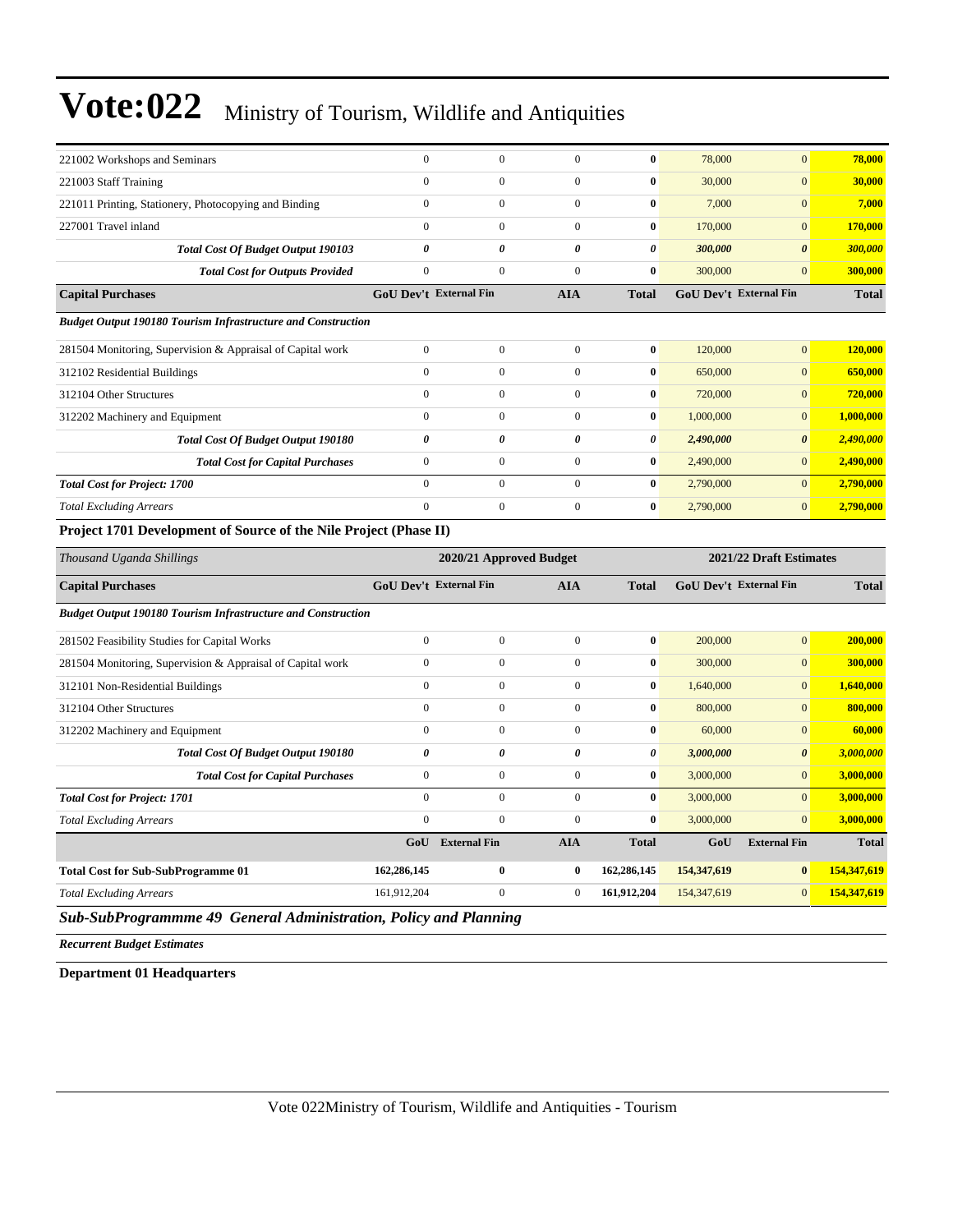| Thousand Uganda Shillings                                                   |                  | 2020/21 Approved Budget<br>2021/22 Draft Estimates |                  |              |                  |                  |              |
|-----------------------------------------------------------------------------|------------------|----------------------------------------------------|------------------|--------------|------------------|------------------|--------------|
| <b>Outputs Provided</b>                                                     | Wage             | Non Wage                                           | AIA              | <b>Total</b> | Wage             | Non Wage         | <b>Total</b> |
| Budget Output 194901 Policy, Consultation, Planning and Monitoring Services |                  |                                                    |                  |              |                  |                  |              |
| 211101 General Staff Salaries                                               | 80,000           | $\overline{0}$                                     | $\mathbf{0}$     | 80,000       | 119,226          | $\mathbf{0}$     | 119,226      |
| 211103 Allowances (Inc. Casuals, Temporary)                                 | $\boldsymbol{0}$ | $\mathbf{0}$                                       | $\boldsymbol{0}$ | $\mathbf{0}$ | $\mathbf{0}$     | 50,000           | 50,000       |
| 221001 Advertising and Public Relations                                     | $\boldsymbol{0}$ | 1,000                                              | $\boldsymbol{0}$ | 1,000        | $\mathbf{0}$     | 14,000           | 14,000       |
| 221002 Workshops and Seminars                                               | $\boldsymbol{0}$ | 687,000                                            | $\mathbf{0}$     | 687,000      | $\boldsymbol{0}$ | 77,804           | 77,804       |
| 221003 Staff Training                                                       | $\boldsymbol{0}$ | 80,000                                             | $\mathbf{0}$     | 80,000       | $\mathbf{0}$     | 40,000           | 40,000       |
| 221009 Welfare and Entertainment                                            | $\boldsymbol{0}$ | 12,000                                             | $\mathbf{0}$     | 12,000       | $\boldsymbol{0}$ | 20,000           | 20,000       |
| 221011 Printing, Stationery, Photocopying and Binding                       | $\boldsymbol{0}$ | 142,874                                            | $\mathbf{0}$     | 142,874      | $\mathbf{0}$     | 125,000          | 125,000      |
| 225001 Consultancy Services- Short term                                     | $\boldsymbol{0}$ | 200,000                                            | $\mathbf{0}$     | 200,000      | $\mathbf{0}$     | $\mathbf{0}$     | $\bf{0}$     |
| 225002 Consultancy Services-Long-term                                       | $\boldsymbol{0}$ | 200,000                                            | $\mathbf{0}$     | 200,000      | $\boldsymbol{0}$ | 200,000          | 200,000      |
| 227001 Travel inland                                                        | $\boldsymbol{0}$ | 1,264,000                                          | $\mathbf{0}$     | 1,264,000    | $\mathbf{0}$     | 400,000          | 400,000      |
| 227002 Travel abroad                                                        | $\boldsymbol{0}$ | 80,000                                             | $\mathbf{0}$     | 80,000       | $\mathbf{0}$     | 55,000           | 55,000       |
| 227004 Fuel. Lubricants and Oils                                            | $\boldsymbol{0}$ | 38,000                                             | $\mathbf{0}$     | 38,000       | $\mathbf{0}$     | 120,000          | 120,000      |
| <b>Total Cost of Budget Output 01</b>                                       | 80,000           | 2,704,874                                          | 0                | 2,784,874    | 119,226          | 1,101,804        | 1,221,030    |
| <b>Budget Output 194902 Ministerial and Top Management Services</b>         |                  |                                                    |                  |              |                  |                  |              |
| 211101 General Staff Salaries                                               | 206,053          | $\overline{0}$                                     | $\mathbf{0}$     | 206,053      | 245,279          | $\mathbf{0}$     | 245,279      |
| 211103 Allowances (Inc. Casuals, Temporary)                                 | $\boldsymbol{0}$ | $\mathbf{0}$                                       | $\boldsymbol{0}$ | $\bf{0}$     | $\mathbf{0}$     | 35,600           | 35,600       |
| 213001 Medical expenses (To employees)                                      | $\boldsymbol{0}$ | $\overline{0}$                                     | $\boldsymbol{0}$ | $\bf{0}$     | $\boldsymbol{0}$ | 7,200            | 7,200        |
| 227001 Travel inland                                                        | $\boldsymbol{0}$ | 51,800                                             | $\mathbf{0}$     | 51,800       | $\mathbf{0}$     | 50,000           | 50,000       |
| 227002 Travel abroad                                                        | $\boldsymbol{0}$ | 170,000                                            | $\mathbf{0}$     | 170,000      | $\mathbf{0}$     | 150,000          | 150,000      |
| 227004 Fuel, Lubricants and Oils                                            | $\mathbf{0}$     | 76,000                                             | $\mathbf{0}$     | 76,000       | $\mathbf{0}$     | 7,200            | 7,200        |
| 273101 Medical expenses (To general Public)                                 | $\boldsymbol{0}$ | 7,200                                              | $\boldsymbol{0}$ | 7,200        | $\mathbf{0}$     | $\mathbf{0}$     | $\bf{0}$     |
| <b>Total Cost of Budget Output 02</b>                                       | 206,053          | 305,000                                            | 0                | 511,053      | 245,279          | 250,000          | 495,279      |
| <b>Budget Output 194903 Ministry Support Services</b>                       |                  |                                                    |                  |              |                  |                  |              |
| 211101 General Staff Salaries                                               | 305,632          | $\boldsymbol{0}$                                   | $\mathbf{0}$     | 305,632      | 201,878          | $\mathbf{0}$     | 201,878      |
| 211103 Allowances (Inc. Casuals, Temporary)                                 | $\boldsymbol{0}$ | 150,000                                            | $\boldsymbol{0}$ | 150,000      | $\mathbf{0}$     | 321,150          | 321,150      |
| 221001 Advertising and Public Relations                                     | $\boldsymbol{0}$ | 30,000                                             | $\mathbf{0}$     | 30,000       | $\mathbf{0}$     | 12,000           | 12,000       |
| 221002 Workshops and Seminars                                               | $\mathbf{0}$     | 100,200                                            | 0                | 100,200      | $\mathbf{0}$     | $\mathbf{0}$     | $\mathbf{0}$ |
| 221003 Staff Training                                                       | $\boldsymbol{0}$ | $\boldsymbol{0}$                                   | $\boldsymbol{0}$ | $\bf{0}$     | $\boldsymbol{0}$ | 3,000            | 3,000        |
| 221007 Books, Periodicals & Newspapers                                      | $\boldsymbol{0}$ | 24,000                                             | $\boldsymbol{0}$ | 24,000       | $\boldsymbol{0}$ | 4,800            | 4,800        |
| 221008 Computer supplies and Information Technology (IT)                    | $\boldsymbol{0}$ | 59,000                                             | $\boldsymbol{0}$ | 59,000       | $\boldsymbol{0}$ | $\boldsymbol{0}$ | $\bf{0}$     |
| 221009 Welfare and Entertainment                                            | $\boldsymbol{0}$ | 65,200                                             | $\boldsymbol{0}$ | 65,200       | $\boldsymbol{0}$ | 100,000          | 100,000      |
| 221011 Printing, Stationery, Photocopying and Binding                       | $\boldsymbol{0}$ | 85,070                                             | $\boldsymbol{0}$ | 85,070       | $\boldsymbol{0}$ | 133,306          | 133,306      |
| 221016 IFMS Recurrent costs                                                 | $\boldsymbol{0}$ | 30,000                                             | $\boldsymbol{0}$ | 30,000       | $\boldsymbol{0}$ | 30,000           | 30,000       |
| 221017 Subscriptions                                                        | $\boldsymbol{0}$ | $\boldsymbol{0}$                                   | $\boldsymbol{0}$ | $\bf{0}$     | $\boldsymbol{0}$ | 3,000            | 3,000        |
| 222001 Telecommunications                                                   | $\boldsymbol{0}$ | 30,000                                             | $\boldsymbol{0}$ | 30,000       | $\boldsymbol{0}$ | 45,000           | 45,000       |
| 222003 Information and communications technology (ICT)                      | $\boldsymbol{0}$ | $\mathbf{0}$                                       | $\mathbf{0}$     | $\bf{0}$     | $\boldsymbol{0}$ | 120,000          | 120,000      |
| 223003 Rent - (Produced Assets) to private entities                         | $\boldsymbol{0}$ | 768,040                                            | $\boldsymbol{0}$ | 768,040      | $\boldsymbol{0}$ | $\boldsymbol{0}$ | $\bf{0}$     |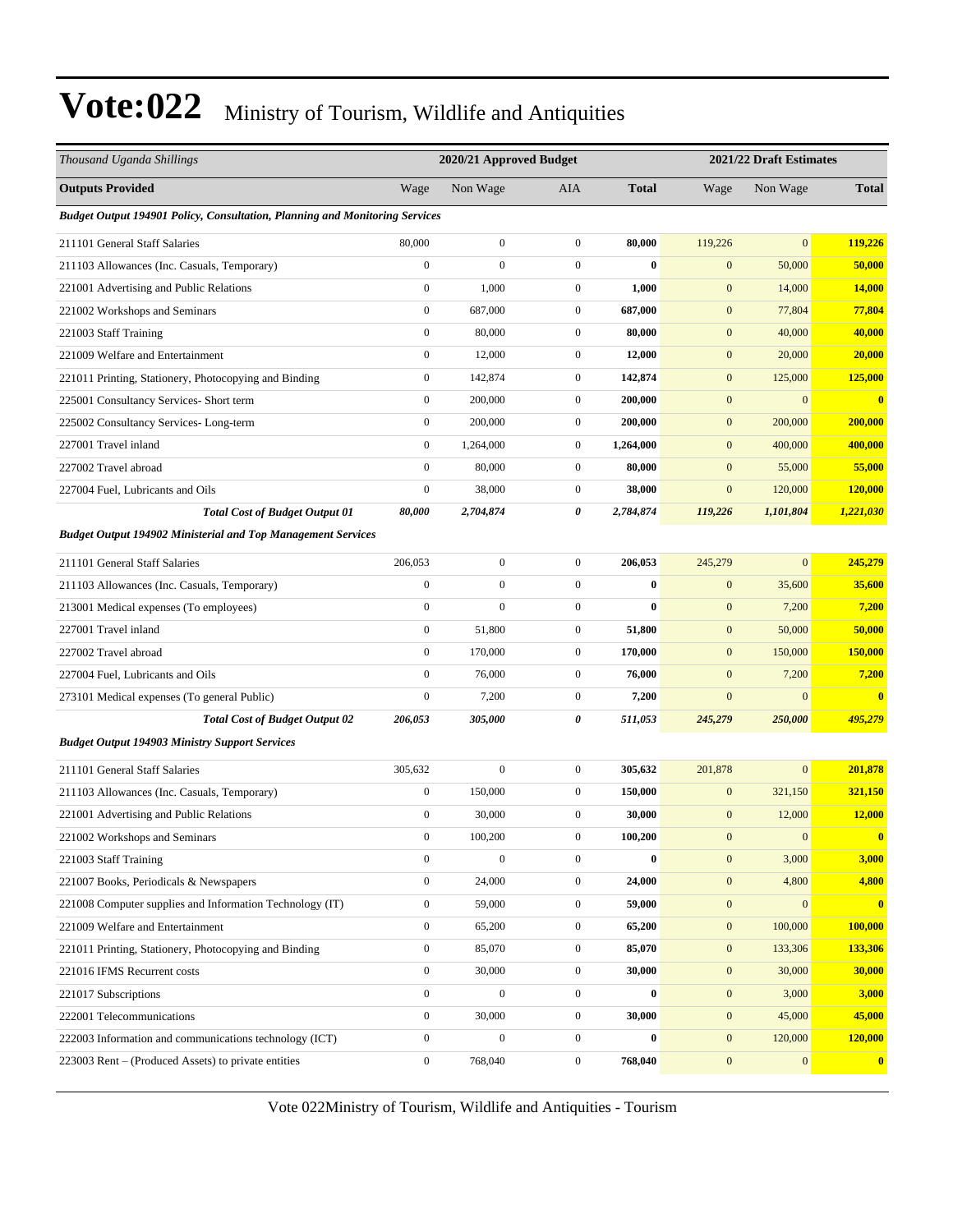| 223004 Guard and Security services                             | $\boldsymbol{0}$ | 72,000           | $\mathbf{0}$     | 72,000    | $\mathbf{0}$     | 80,000           | 80,000        |
|----------------------------------------------------------------|------------------|------------------|------------------|-----------|------------------|------------------|---------------|
| 223005 Electricity                                             | $\boldsymbol{0}$ | 180,000          | $\boldsymbol{0}$ | 180,000   | $\mathbf{0}$     | 121,316          | 121,316       |
| 224004 Cleaning and Sanitation                                 | $\boldsymbol{0}$ | 50,000           | $\mathbf{0}$     | 50,000    | $\mathbf{0}$     | 50,000           | 50,000        |
| 224005 Uniforms, Beddings and Protective Gear                  | $\boldsymbol{0}$ | $\overline{0}$   | $\mathbf{0}$     | $\bf{0}$  | $\boldsymbol{0}$ | 300              | 300           |
| 227001 Travel inland                                           | $\boldsymbol{0}$ | 188,000          | $\mathbf{0}$     | 188,000   | $\mathbf{0}$     | 364,650          | 364,650       |
| 227002 Travel abroad                                           | $\boldsymbol{0}$ | 152,557          | $\mathbf{0}$     | 152,557   | $\mathbf{0}$     | $\overline{0}$   | $\bf{0}$      |
| 227004 Fuel, Lubricants and Oils                               | $\boldsymbol{0}$ | 160,873          | $\mathbf{0}$     | 160,873   | $\boldsymbol{0}$ | 182,500          | 182,500       |
| 228001 Maintenance - Civil                                     | $\boldsymbol{0}$ | 10,000           | $\mathbf{0}$     | 10,000    | $\mathbf{0}$     | $\overline{0}$   | $\bf{0}$      |
| 228002 Maintenance - Vehicles                                  | $\boldsymbol{0}$ | 60,000           | $\mathbf{0}$     | 60,000    | $\mathbf{0}$     | 140,000          | 140,000       |
| <b>Total Cost of Budget Output 03</b>                          | 305,632          | 2,214,941        | 0                | 2,520,573 | 201,878          | 1,711,023        | 1,912,901     |
| <b>Budget Output 194904 Directorate Services</b>               |                  |                  |                  |           |                  |                  |               |
| 211101 General Staff Salaries                                  | 39,276           | $\mathbf{0}$     | $\boldsymbol{0}$ | 39,276    | 78,502           | $\overline{0}$   | 78,502        |
| 221002 Workshops and Seminars                                  | $\boldsymbol{0}$ | 30,000           | $\mathbf{0}$     | 30,000    | $\mathbf{0}$     | 20,000           | 20,000        |
| 221005 Hire of Venue (chairs, projector, etc)                  | $\boldsymbol{0}$ | 30,000           | $\mathbf{0}$     | 30,000    | $\mathbf{0}$     | $\Omega$         | $\bf{0}$      |
| 221011 Printing, Stationery, Photocopying and Binding          | $\boldsymbol{0}$ | 10,000           | $\mathbf{0}$     | 10,000    | $\boldsymbol{0}$ | 10,000           | <b>10,000</b> |
| 227001 Travel inland                                           | $\boldsymbol{0}$ | 75,200           | $\mathbf{0}$     | 75,200    | $\boldsymbol{0}$ | 20,000           | 20,000        |
| 227002 Travel abroad                                           | $\boldsymbol{0}$ | 80,000           | $\boldsymbol{0}$ | 80,000    | $\mathbf{0}$     | 30,000           | 30,000        |
| 227004 Fuel, Lubricants and Oils                               | $\mathbf{0}$     | 20,000           | $\mathbf{0}$     | 20,000    | $\mathbf{0}$     | 20,000           | 20,000        |
| <b>Total Cost of Budget Output 04</b>                          | 39,276           | 245,200          | 0                | 284,476   | 78,502           | 100,000          | 178,502       |
| <b>Budget Output 194919 Human Resource Management Services</b> |                  |                  |                  |           |                  |                  |               |
| 211101 General Staff Salaries                                  | 50,249           | $\mathbf{0}$     | $\mathbf{0}$     | 50,249    | 89,475           | $\overline{0}$   | 89,475        |
| 212102 Pension for General Civil Service                       | $\overline{0}$   | 874,790          | $\mathbf{0}$     | 874,790   | $\mathbf{0}$     | 960,533          | 960,533       |
| 213002 Incapacity, death benefits and funeral expenses         | $\boldsymbol{0}$ | 12,000           | $\boldsymbol{0}$ | 12,000    | $\boldsymbol{0}$ | 5,000            | 5,000         |
| 213004 Gratuity Expenses                                       | $\boldsymbol{0}$ | 31,027           | $\mathbf{0}$     | 31,027    | $\boldsymbol{0}$ | 737,534          | 737,534       |
| 221001 Advertising and Public Relations                        | $\boldsymbol{0}$ | 10,000           | $\mathbf{0}$     | 10,000    | $\boldsymbol{0}$ | $\overline{0}$   | $\bf{0}$      |
| 221002 Workshops and Seminars                                  | $\boldsymbol{0}$ | 51,000           | $\mathbf{0}$     | 51,000    | $\boldsymbol{0}$ | 30,000           | 30,000        |
| 221003 Staff Training                                          | $\boldsymbol{0}$ | 36,962           | $\mathbf{0}$     | 36,962    | $\mathbf{0}$     | 15,000           | 15,000        |
| 221011 Printing, Stationery, Photocopying and Binding          | $\boldsymbol{0}$ | 7,000            | $\boldsymbol{0}$ | 7,000     | $\mathbf{0}$     | 15,000           | 15,000        |
| 221017 Subscriptions                                           | $\boldsymbol{0}$ | 14,380           | $\mathbf{0}$     | 14,380    | $\mathbf{0}$     | $\overline{0}$   | $\bf{0}$      |
| 221020 IPPS Recurrent Costs                                    | $\boldsymbol{0}$ | 20,000           | $\mathbf{0}$     | 20,000    | $\mathbf{0}$     | 30,000           | 30,000        |
| 225001 Consultancy Services- Short term                        | $\boldsymbol{0}$ | 120,000          | $\boldsymbol{0}$ | 120,000   | $\mathbf{0}$     | $\boldsymbol{0}$ | $\bf{0}$      |
| 227001 Travel inland                                           | $\boldsymbol{0}$ | 3,000            | $\boldsymbol{0}$ | 3,000     | $\mathbf{0}$     | 30,000           | 30,000        |
| 227004 Fuel, Lubricants and Oils                               | $\boldsymbol{0}$ | 5,000            | $\boldsymbol{0}$ | 5,000     | $\boldsymbol{0}$ | $\boldsymbol{0}$ | $\bf{0}$      |
| <b>Total Cost of Budget Output 19</b>                          | 50,249           | 1,185,159        | 0                | 1,235,408 | 89,475           | 1,823,067        | 1,912,542     |
| <b>Budget Output 194920 Records Management Services</b>        |                  |                  |                  |           |                  |                  |               |
| 211101 General Staff Salaries                                  | 70,000           | $\boldsymbol{0}$ | $\boldsymbol{0}$ | 70,000    | 109,230          | $\boldsymbol{0}$ | 109,230       |
| 211103 Allowances (Inc. Casuals, Temporary)                    | $\boldsymbol{0}$ | $\boldsymbol{0}$ | $\boldsymbol{0}$ | $\bf{0}$  | $\boldsymbol{0}$ | 6,860            | 6,860         |
| 221002 Workshops and Seminars                                  | $\boldsymbol{0}$ | 8,000            | $\boldsymbol{0}$ | 8,000     | $\boldsymbol{0}$ | $\mathbf{0}$     | $\bf{0}$      |
| 221003 Staff Training                                          | $\boldsymbol{0}$ | 5,840            | $\boldsymbol{0}$ | 5,840     | $\mathbf{0}$     | $\mathbf{0}$     | $\bf{0}$      |
| 221011 Printing, Stationery, Photocopying and Binding          | $\boldsymbol{0}$ | $\boldsymbol{0}$ | $\boldsymbol{0}$ | $\bf{0}$  | $\boldsymbol{0}$ | 2,860            | 2,860         |
| 222002 Postage and Courier                                     | $\boldsymbol{0}$ | 20,000           | $\boldsymbol{0}$ | 20,000    | $\boldsymbol{0}$ | 6,200            | 6,200         |
|                                                                |                  |                  |                  |           |                  |                  |               |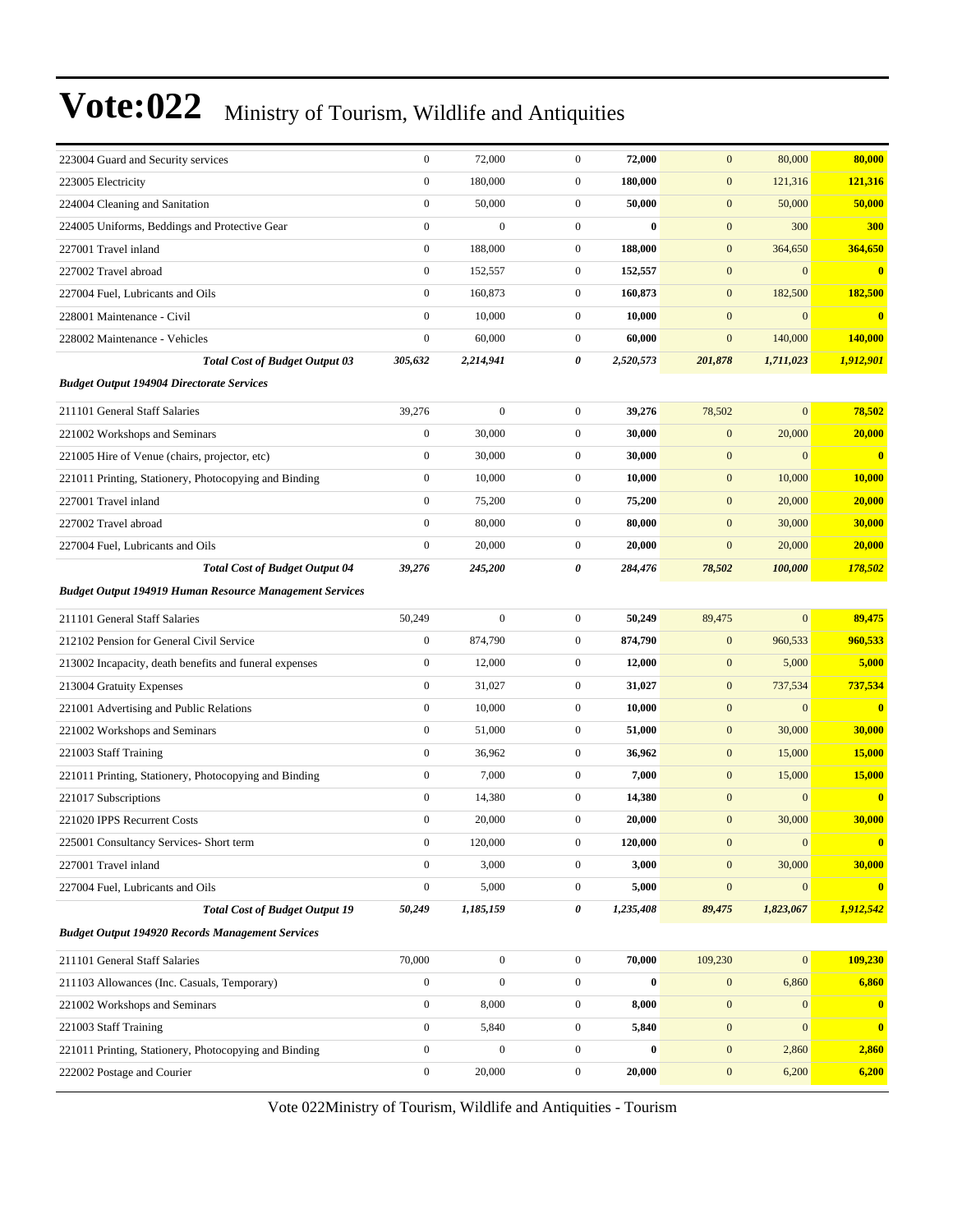| 227001 Travel inland                                                        | $\mathbf{0}$                  | 13,000                                             | $\mathbf{0}$     | 13,000       | $\mathbf{0}$                  | 10,080         | 10,080                  |  |  |
|-----------------------------------------------------------------------------|-------------------------------|----------------------------------------------------|------------------|--------------|-------------------------------|----------------|-------------------------|--|--|
| 227004 Fuel, Lubricants and Oils                                            | $\mathbf{0}$                  | 3,328                                              | $\mathbf{0}$     | 3,328        | $\mathbf{0}$                  | 4,000          | 4,000                   |  |  |
| <b>Total Cost of Budget Output 20</b>                                       | 70,000                        | 50,168                                             | 0                | 120,168      | 109,230                       | 30,000         | 139,230                 |  |  |
| <b>Total Cost Of Outputs Provided</b>                                       | 751,211                       | 6,705,341                                          | 0                | 7,456,553    | 843,590                       | 5,015,894      | 5,859,484               |  |  |
| <b>Total Cost for Department 01</b>                                         | 751,211                       | 6,705,341                                          | $\bf{0}$         | 7,456,553    | 843,590                       | 5,015,894      | 5,859,484               |  |  |
| <b>Total Excluding Arrears</b>                                              | 751,211                       | 6,705,341                                          | $\overline{0}$   | 7,456,553    | 843,590                       | 5,015,894      | 5,859,484               |  |  |
| <b>Department 15 Internal Audit</b>                                         |                               |                                                    |                  |              |                               |                |                         |  |  |
| Thousand Uganda Shillings                                                   |                               | 2020/21 Approved Budget<br>2021/22 Draft Estimates |                  |              |                               |                |                         |  |  |
| <b>Outputs Provided</b>                                                     | Wage                          | Non Wage                                           | <b>AIA</b>       | <b>Total</b> | Wage                          | Non Wage       | Total                   |  |  |
| Budget Output 194901 Policy, Consultation, Planning and Monitoring Services |                               |                                                    |                  |              |                               |                |                         |  |  |
| 211101 General Staff Salaries                                               | 22,369                        | $\mathbf{0}$                                       | $\mathbf{0}$     | 22,369       | 25,000                        | $\overline{0}$ | 25,000                  |  |  |
| 211103 Allowances (Inc. Casuals, Temporary)                                 | $\boldsymbol{0}$              | $\mathbf{0}$                                       | $\mathbf{0}$     | $\bf{0}$     | $\mathbf{0}$                  | 8,998          | 8,998                   |  |  |
| 221002 Workshops and Seminars                                               | $\overline{0}$                | 15,000                                             | $\mathbf{0}$     | 15,000       | $\mathbf{0}$                  | $\mathbf{0}$   | $\overline{\mathbf{0}}$ |  |  |
| 221003 Staff Training                                                       | $\mathbf{0}$                  | 15,000                                             | $\boldsymbol{0}$ | 15,000       | $\mathbf{0}$                  | 8,000          | 8,000                   |  |  |
| 221011 Printing, Stationery, Photocopying and Binding                       | $\boldsymbol{0}$              | 23,000                                             | $\mathbf{0}$     | 23,000       | $\mathbf{0}$                  | 1,000          | 1,000                   |  |  |
| 227001 Travel inland                                                        | $\mathbf{0}$                  | 30,692                                             | $\mathbf{0}$     | 30,692       | $\mathbf{0}$                  | 38,500         | 38,500                  |  |  |
| 227004 Fuel, Lubricants and Oils                                            | $\mathbf{0}$                  | 16,308                                             | $\mathbf{0}$     | 16,308       | $\mathbf{0}$                  | 5,616          | 5,616                   |  |  |
| <b>Total Cost of Budget Output 01</b>                                       | 22,369                        | 100,000                                            | 0                | 122,369      | 25,000                        | 62,115         | 87,115                  |  |  |
| <b>Total Cost Of Outputs Provided</b>                                       | 22,369                        | 100,000                                            | $\bf{0}$         | 122,369      | 25,000                        | 62,115         | 87,115                  |  |  |
| <b>Total Cost for Department 15</b>                                         | 22,369                        | 100,000                                            | $\bf{0}$         | 122,369      | 25,000                        | 62,115         | 87,115                  |  |  |
| <b>Total Excluding Arrears</b>                                              | 22,369                        | 100,000                                            | $\overline{0}$   | 122,369      | 25,000                        | 62,115         | 87,115                  |  |  |
| <b>Development Budget Estimates</b>                                         |                               |                                                    |                  |              |                               |                |                         |  |  |
| Project 1609 Retooling of Ministry of Tourism, Wildlife and Antiquitties    |                               |                                                    |                  |              |                               |                |                         |  |  |
| Thousand Uganda Shillings                                                   |                               | 2020/21 Approved Budget                            |                  |              | 2021/22 Draft Estimates       |                |                         |  |  |
| <b>Outputs Provided</b>                                                     | <b>GoU Dev't External Fin</b> |                                                    | <b>AIA</b>       | <b>Total</b> | <b>GoU Dev't External Fin</b> |                | <b>Total</b>            |  |  |
| $(10.4001)$ $\mathbb{R}$                                                    |                               |                                                    |                  |              |                               |                |                         |  |  |

| <b>Budget Output 194901 Policy, Consultation, Planning and Monitoring Services</b>   |                               |                  |                |              |                               |                       |              |
|--------------------------------------------------------------------------------------|-------------------------------|------------------|----------------|--------------|-------------------------------|-----------------------|--------------|
| 221008 Computer supplies and Information Technology (IT)                             | 40,000                        | $\mathbf{0}$     | $\mathbf{0}$   | 40,000       | 60,000                        | $\overline{0}$        | 60,000       |
| 227001 Travel inland                                                                 | 100,000                       | $\mathbf{0}$     | $\overline{0}$ | 100,000      | 162,000                       | $\overline{0}$        | 162,000      |
| <b>Total Cost Of Budget Output 194901</b>                                            | 140,000                       | 0                | 0              | 140,000      | 222,000                       | $\theta$              | 222,000      |
| <b>Total Cost for Outputs Provided</b>                                               | 140,000                       | $\mathbf{0}$     | $\overline{0}$ | 140,000      | 222,000                       | $\overline{0}$        | 222,000      |
| <b>Capital Purchases</b>                                                             | <b>GoU Dev't External Fin</b> |                  | <b>AIA</b>     | <b>Total</b> | <b>GoU Dev't External Fin</b> |                       | <b>Total</b> |
| <b>Budget Output 194975 Purchase of Motor Vehicles and Other Transport Equipment</b> |                               |                  |                |              |                               |                       |              |
| 312201 Transport Equipment                                                           | 700,000                       | $\mathbf{0}$     | $\overline{0}$ | 700,000      | 240,000                       | $\overline{0}$        | 240,000      |
| <b>Total Cost Of Budget Output 194975</b>                                            | 700,000                       | 0                | 0              | 700,000      | 240,000                       | $\boldsymbol{\theta}$ | 240,000      |
| Budget Output 194976 Purchase of Office and ICT Equipment, including Software        |                               |                  |                |              |                               |                       |              |
| 281504 Monitoring, Supervision & Appraisal of Capital work                           | $\mathbf{0}$                  | $\mathbf{0}$     | $\mathbf{0}$   | $\mathbf{0}$ | 20,000                        | $\overline{0}$        | 20,000       |
| 312202 Machinery and Equipment                                                       | 8,000                         | $\boldsymbol{0}$ | $\mathbf{0}$   | 8,000        | 123,569                       | $\overline{0}$        | 123,569      |
| 312203 Furniture & Fixtures                                                          | 2,000                         | $\mathbf{0}$     | $\mathbf{0}$   | 2,000        | 25,000                        | $\overline{0}$        | 25,000       |